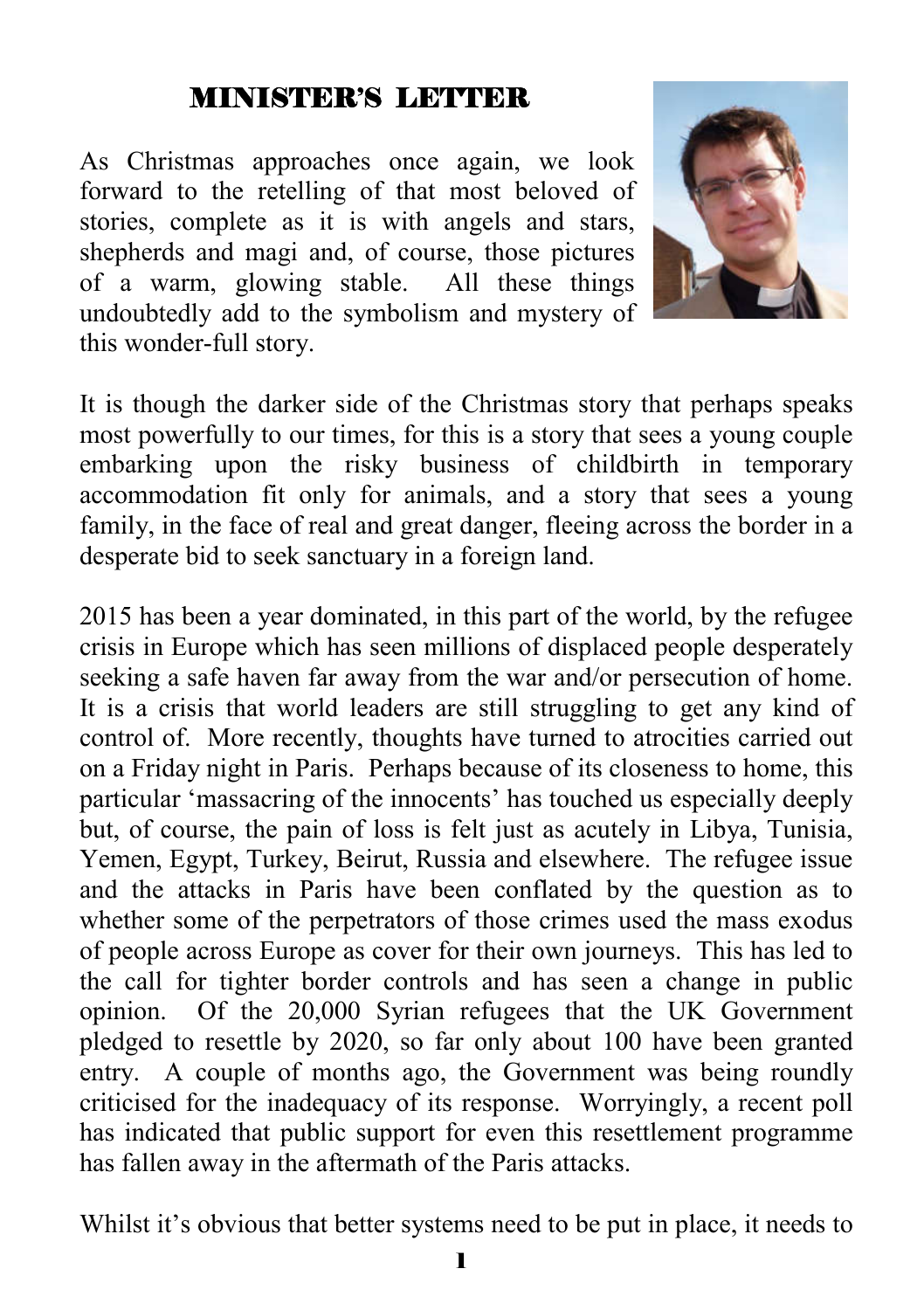be remembered that the overwhelming reason why so many people are crossing borders is because they are wanting to escape the likes of those who would do them and us harm.

As a Church we are delighted to have such a close connection with *Christian Care Association*, a charity that is based here and that helps anyone in need in the London Borough of Merton. As many here will know, not least those who give generously of their time to its work, *Christian Care* increasingly finds itself helping those with no recourse to public funds (an immigration condition that means that those subject to it face homelessness and destitution because they cannot access mainstream housing, welfare benefits or employment).

Our hope is that in the year ahead we will create more opportunities to hear what *Christian Care* is doing. It has powerful stories to share as its recent AGM highlighted. Sadly I was unable to be present at that meeting but in one subsequent brief conversation with Gillian Thick, Chair of the charity, I heard of houses of multi-occupancy in which each room has up to five living in it; of people living in dirty, squalid, cockroach and mould infested dwellings; of people within five miles of here living in garages. And people leave the countries of their birth, their homes and wider families for this?

It's in stories such as this that we encounter the Christmas story afresh in the life of a young mother who is grateful for any kind of roof above her head, in the desperation of those mothers and fathers who are prepared to walk mile after mile after mile, cross borders and risk their lives to find a place that will be "safe" for them and their children to live in. In such stories Christ is present. May he find us welcoming.

Wishing you a joyful and peaceful Christmas

*Paul*   $< 0 >$  —————

Christmas is the day that holds all time together. *Alexander Smith*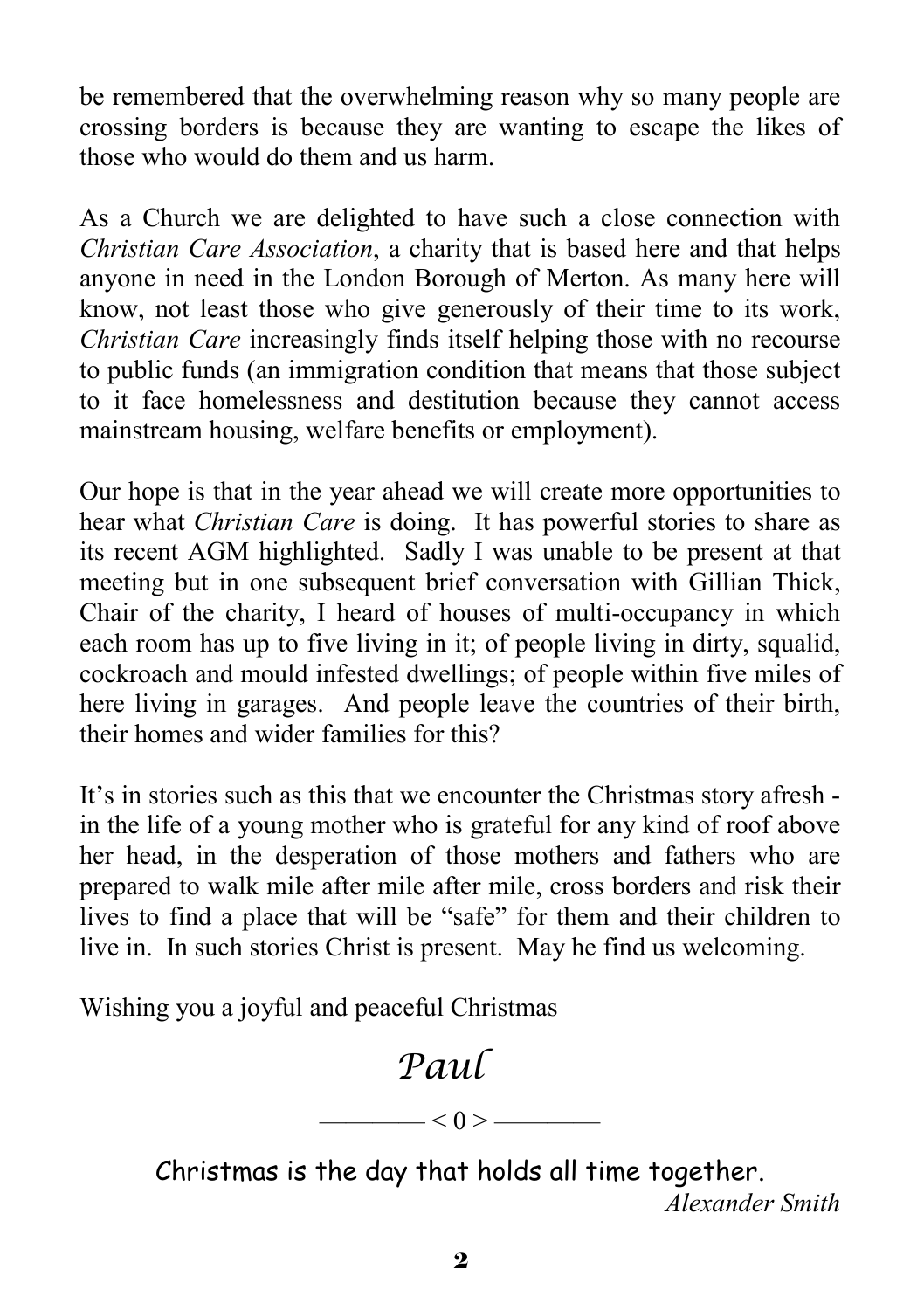# Christian Solidarity Worldwide From the Prayer Diary of CSW

#### **1st week of Advent – Pray for Peace**

*For to us a child is born, to us a son is given, and the government will be on his shoulders. And he will be called Wonderful Counsellor, Mighty God, Everlasting Father, Prince of Peace.* Isaiah 9:6



Peace is a constant theme at Christmas: the promise of peace between man and God that was fulfilled in Jesus' death and resurrection. The angels at Jesus' birth promised 'Peace on Earth', a foretaste of the heavenly kingdom. Unfortunately, peace on Earth is still a distant promise for Christians in many parts of the world. At the beginning of Advent, let's draw alongside those who are praying for peace.

#### **2nd week of Advent - Justice**

*But let justice roll on like a river, righteousness like a never-failing stream!* Amos 5:24

In the week of International Human Rights Day, on 10 December, we're focusing on justice. Justice can seem pretty far away for many Christians living around the world. In many situations, Christians are living in countries where their government is either indifferent or actively hostile to them. For example, in Indonesia, the government routinely closes or demolishes churches, and in China, many human rights defenders have been imprisoned or harassed by the police.

This week, let's remember those for whom justice is not a privilege taken for granted but a deeply-felt need, and thank God for delivering his justice in many of the cases we've been working on.

#### **3rd week of Advent - Righteousness**

*The Lord loves righteousness and justice; the earth is full of his unfailing love.* Psalm 33:5

Righteousness may seem like an odd theme at Christmas, but Jesus'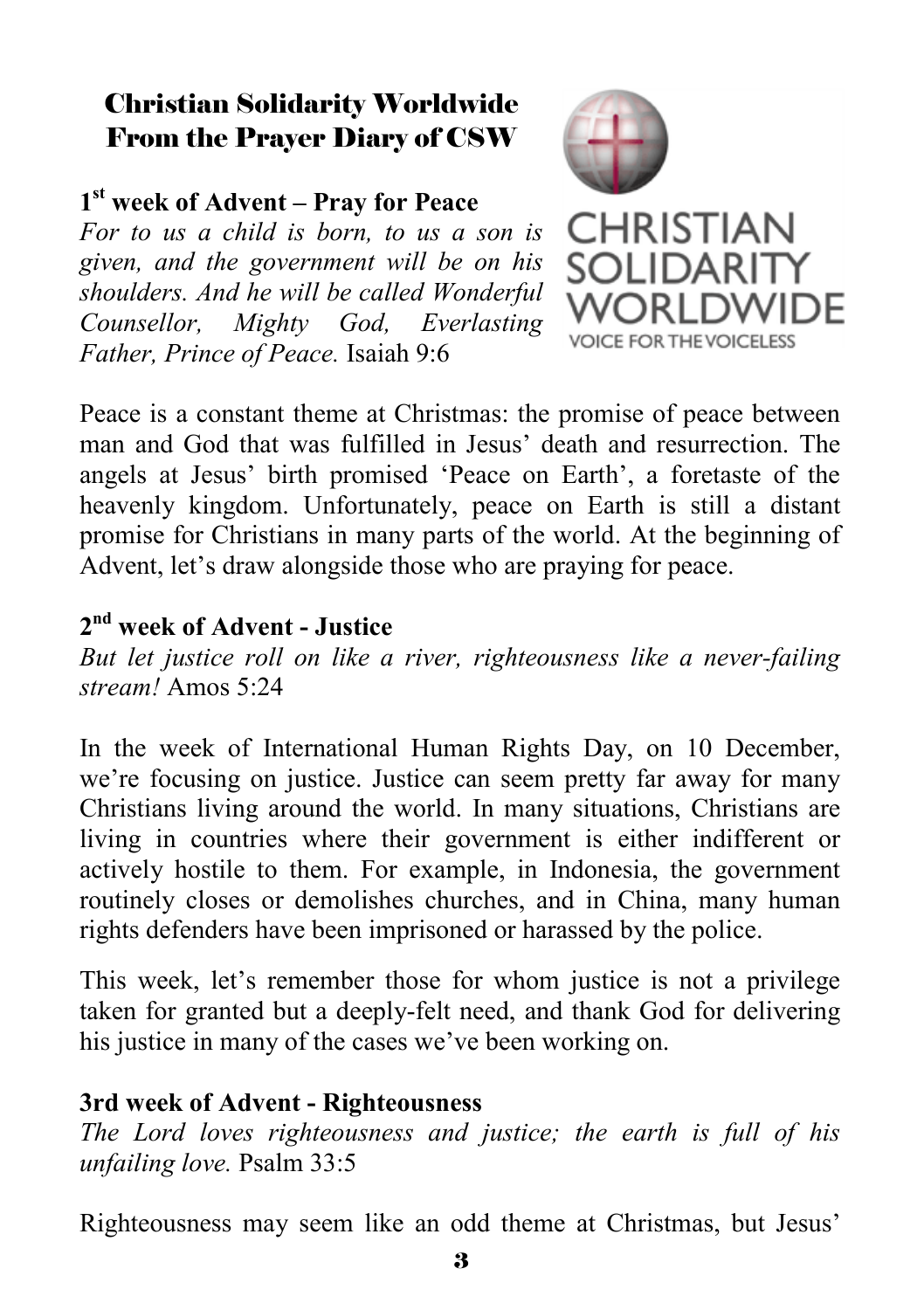righteousness was evident in the way his birth was celebrated! He was hailed as a king and a righteous deliverer of his people. However, this righteous deliverer also started life as a refugee, as his family fled Herod's persecution. This week, let's remember that 'no one is righteous, not even one' (Romans 3:10), by praying for those that the world often looks down on and considers 'unrighteous': the refugees, the persecuted, and the dispossessed.

#### **4th week of Advent - Christmas Gift**

*Let them give thanks to the Lord for his unfailing love and his wonderful deeds for mankind, for he satisfies the thirsty and fills the hungry with good things.* Psalm 107:8-10

It's nearly time for presents! For many people – especially children – this is their favourite part of Christmas, and it's hard not to get caught up in the excitement of giving and receiving presents. This is just a small reflection of the joy God feels at giving good things to his people – but the presents God gives can often be something a bit less material and a lot more spectacular. This year, God has delivered people from prison, raised the profile of religious freedom, and empowered us to work at the very highest political levels.

As we head towards the home stretch to Christmas, let's thank God for the gift of his grace in the cause of religious freedom this year.

#### **The New Year**

*Because of the Lords great love we are not consumed, for his compassions never fail. They are new every morning; great is your faithfulness.* Lamentations 3:22-23

2016 has arrived! At the start of a new year, we can come before our God with confidence knowing there are new mercies for us today. As we celebrate all that is new, let's also pray for a renewal in strength, vigour and courage for all our CSW staff and supporters. We have much to thank God for with what he has done in 2015, but we also know there is a long way to go when it comes to protecting the right of freedom of religion throughout the world.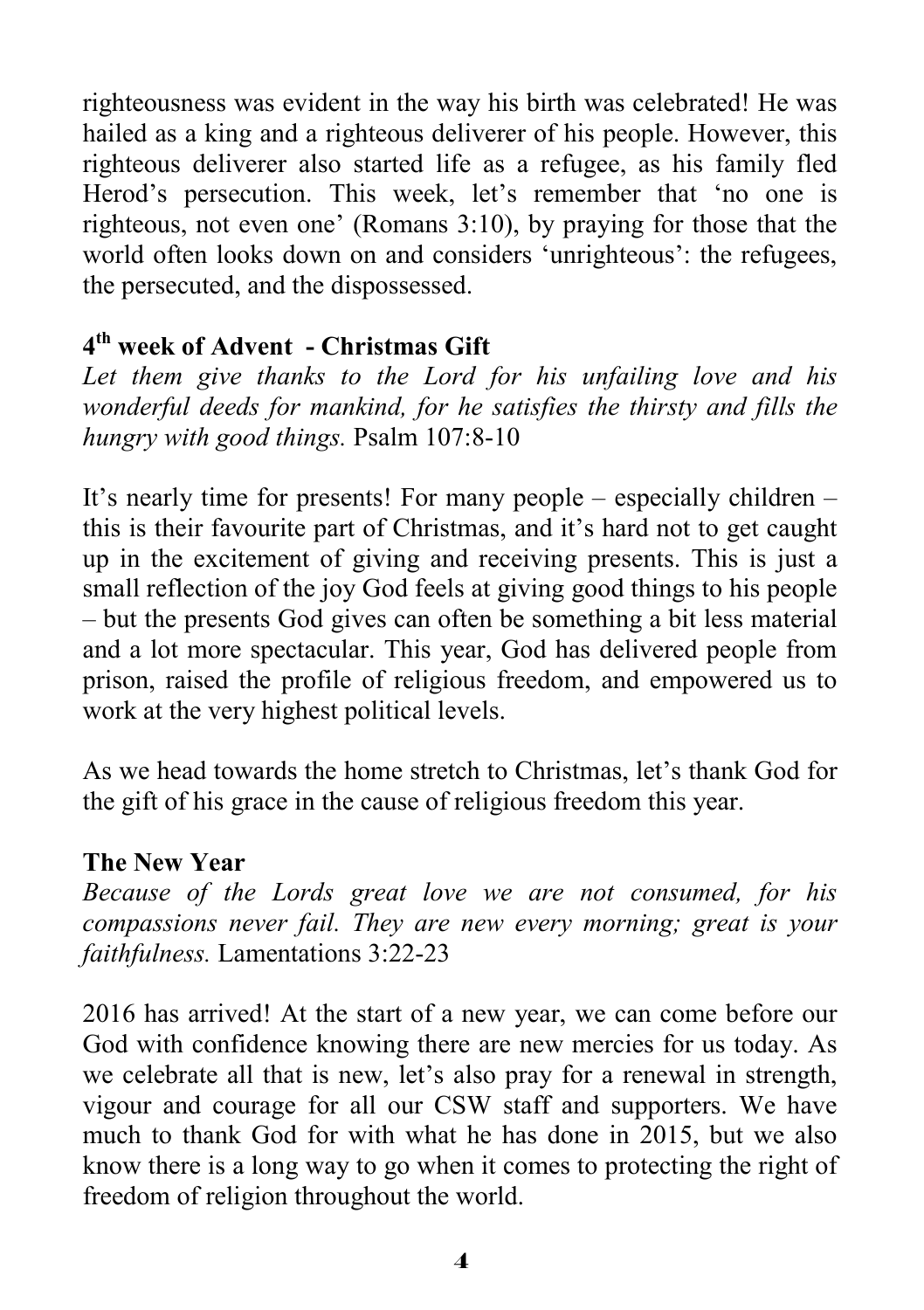

# CAROL SINGING IN MORDEN

Last month we reported that we were still unsure if we could sing carols at Morden Underground Station as we do each year on the run up to Christmas to support the

Action for Children. This was due to London Transport have changing their way of dealing with such things.

We have now been given permission to sing carols at the underground station. So please come and lend your voice or musical talent as we once again serenade the commuters of Morden.

We will be meeting at Morden Underground Station on Friday 18th and Monday 21st December and plan to start singing at 5.00pm and finish about 7.00pm both of these days.

 $-$  < 0 >  $-$ 

# CHRISTMAS POST BOX AND CARDS

The church Christmas post box will be outside the vestry from Tuesday 1st December until Friday 18th December for those sending Christmas cards to members of the church community. Cards will be ready for collection on Sunday 20th December.

As in previous years, you are invited to make a donation which will go to Methodist Homes for the Aged. (In doing so you may wish to remember that you are saving 50p for each card posted in the church post box!)

Please address all cards clearly using surnames and initials or forenames to avoid confusion. (We have several Smiths and several Andrews!)

If you prefer, you are welcome to post a single card addressed to the whole church family. Such cards will be placed on display panels in the vestibule on Sunday 20th December.

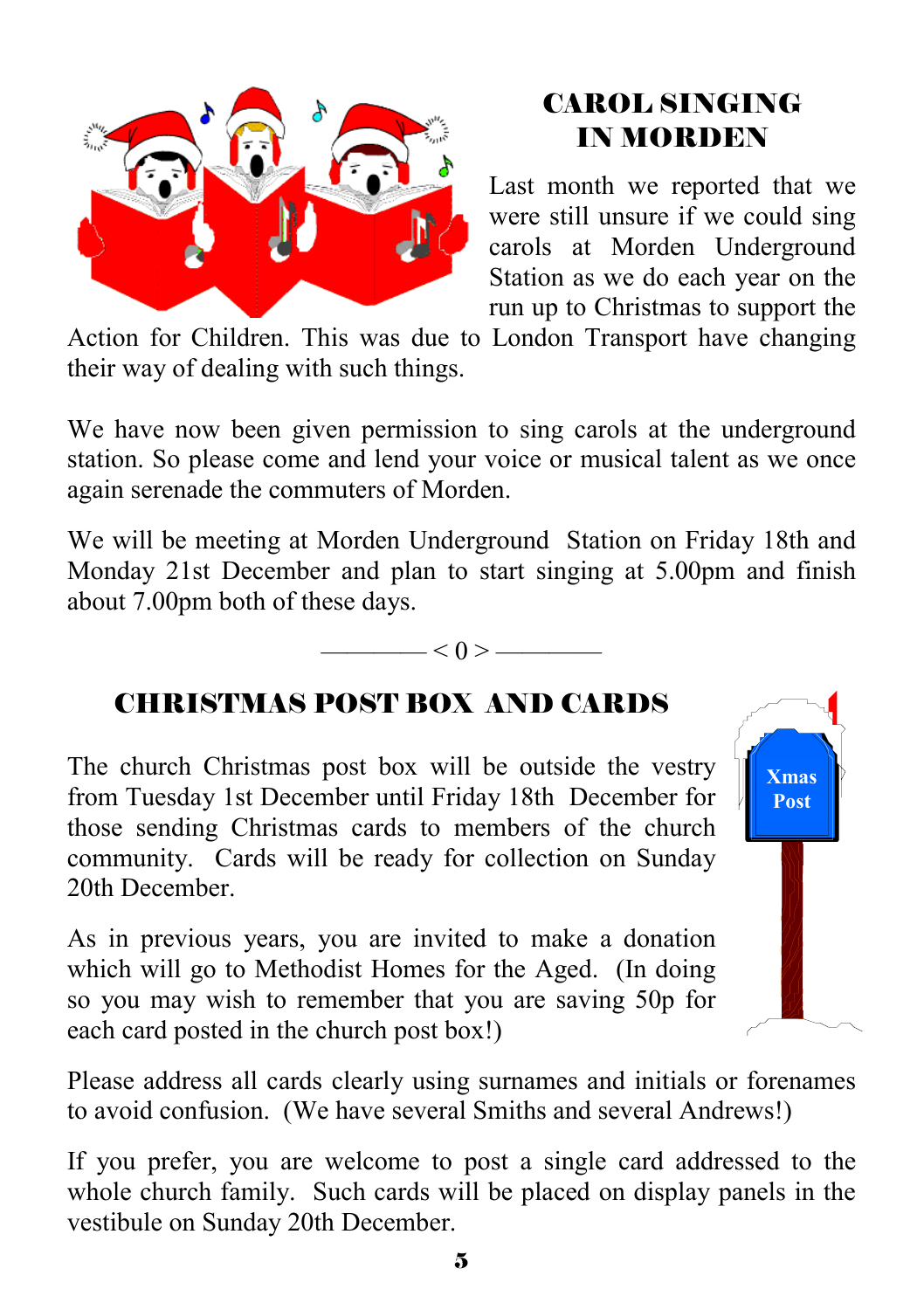# MARTIN WAY GIFT SERVICE 13th DECEMBER



#### **CHRISTIAN CARE ASSOCIATION TOYS FOR 2016 PARTY**

We would like presents – new or as good as new – to give to the boys and girls aged between 6 months and 11 years who attend the Christian Care Association New Year Party on Saturday 30th January 2016. They do not need to be wrapped.



**For babies and toddlers –** rattles, bath toys, pull-along toys, puzzles, anything from Thomas the Tank Engine/Bob the Builder ranges, phones, baby dolls, building blocks etc

**Cars, trucks, trains, Lego, games –** appropriate for different ages.

**Dolls -** including anything from Action Man, Spider Man and Superman ranges as well as doll buggies and tea sets

**Outdoor Games** - footballs, skittles etc.

**Stationery** – crayons, gel pens, pencils, pencil cases, drawing books, photo album, disposable camera.

**Books** – fun activity and story books for all ages, but appropriate for children where English is not their first language

**Clothes etc** – hats, scarves, gloves, pretty tights, backpacks, bags, umbrellas, jewellery.

*Sorry but we cannot accept toys and games with batteries which have to be replaced. We cannot use jigsaws and games with small pieces that are easily lost such as Monopoly and Scrabble, nor War games or soft toys.*

 $\left| \alpha \right| < 0$  >  $\left| \alpha \right|$ 



# Operation Christmas Child

Many thanks to every one who helped with Operation Christmas Child - Platform 10¾ were able to deliver 44 shoeboxes this year!

*Abby Herring*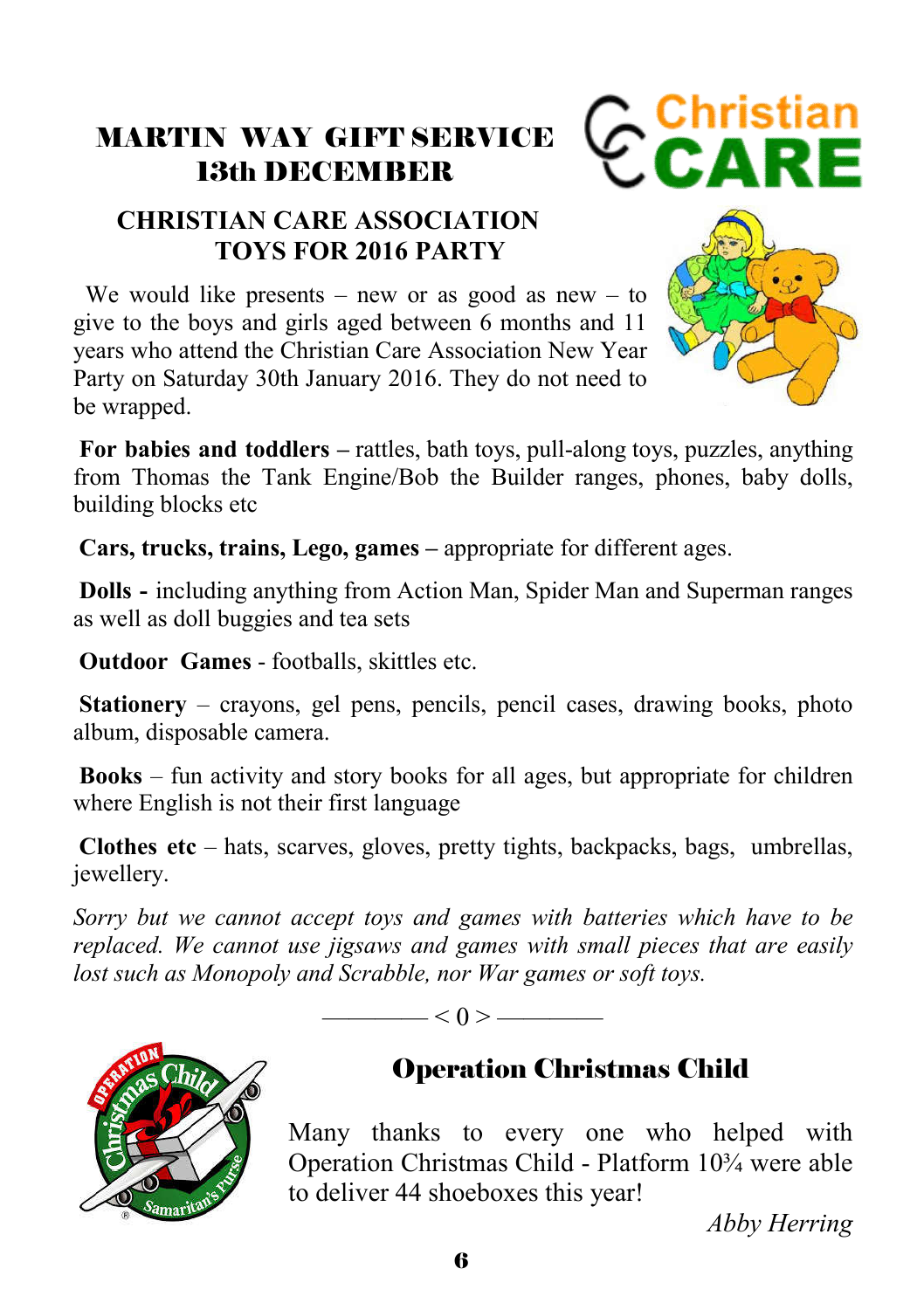CHRISTMAS COLOURING TIME

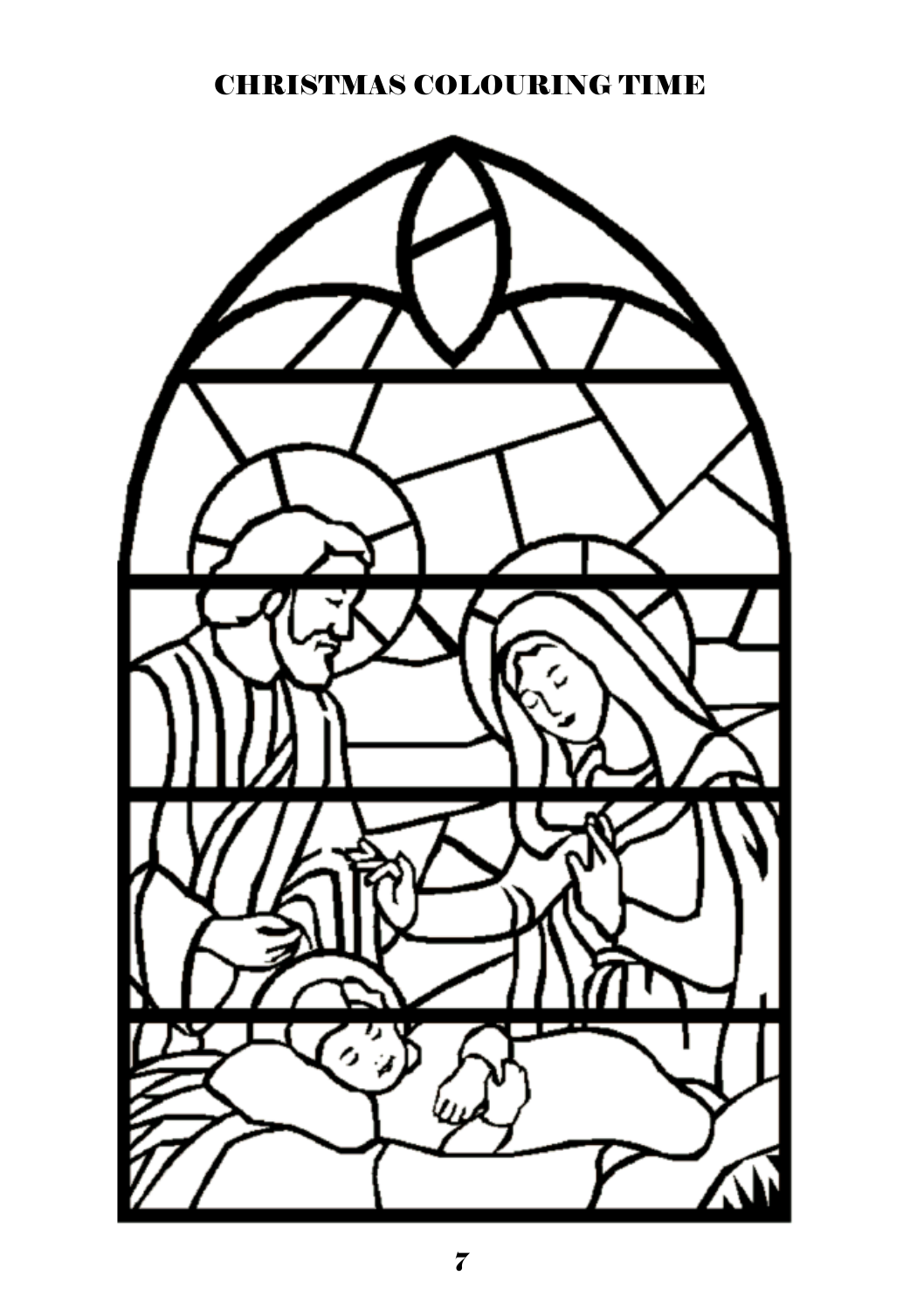# む **WINTERSHALI**

# Wintershall Nativity play

For the past twenty-two years the Wintershall Nativity play has been an excellent way of celebrating the Christmas story.

Imagine you are in Bethlehem watching Mary and Joseph arrive



by donkey in stunning costumes. Stand with the shepherds and their sheep and hear the angels sing. The Kings arrive on horseback following the Star. Let us all come to the crib and see the baby Jesus.

The 'Inn' opens for hot snacks and drinks 45 minutes before each performance and there will also be a stall selling seasonal merchandise. As the play takes place both outside and inside Holly Barn, please come warmly dressed with suitable footwear. Holly Barn is a few minutes steep walk from the car park. Disabled access is only available by prior arrangement. Seating is not allocated and is on plain wooden benches.

The performances at Holly Barn at Wintershall will be at:

4.45 p.m. and 7.30 p.m. on Wednesday16th to Friday 18th

2.30 p.m. and 5.30 p.m. on Saturday 19th and Sunday 20th December.

The cost of tickets are - Adults £16.50, Children £8.50

For further information or to book tickets, visit our website at www.wintershall-estate.com or contact the box office via email at boxoffice@Biblesociety.org.uk or by phone on 01793 418299 during office hours.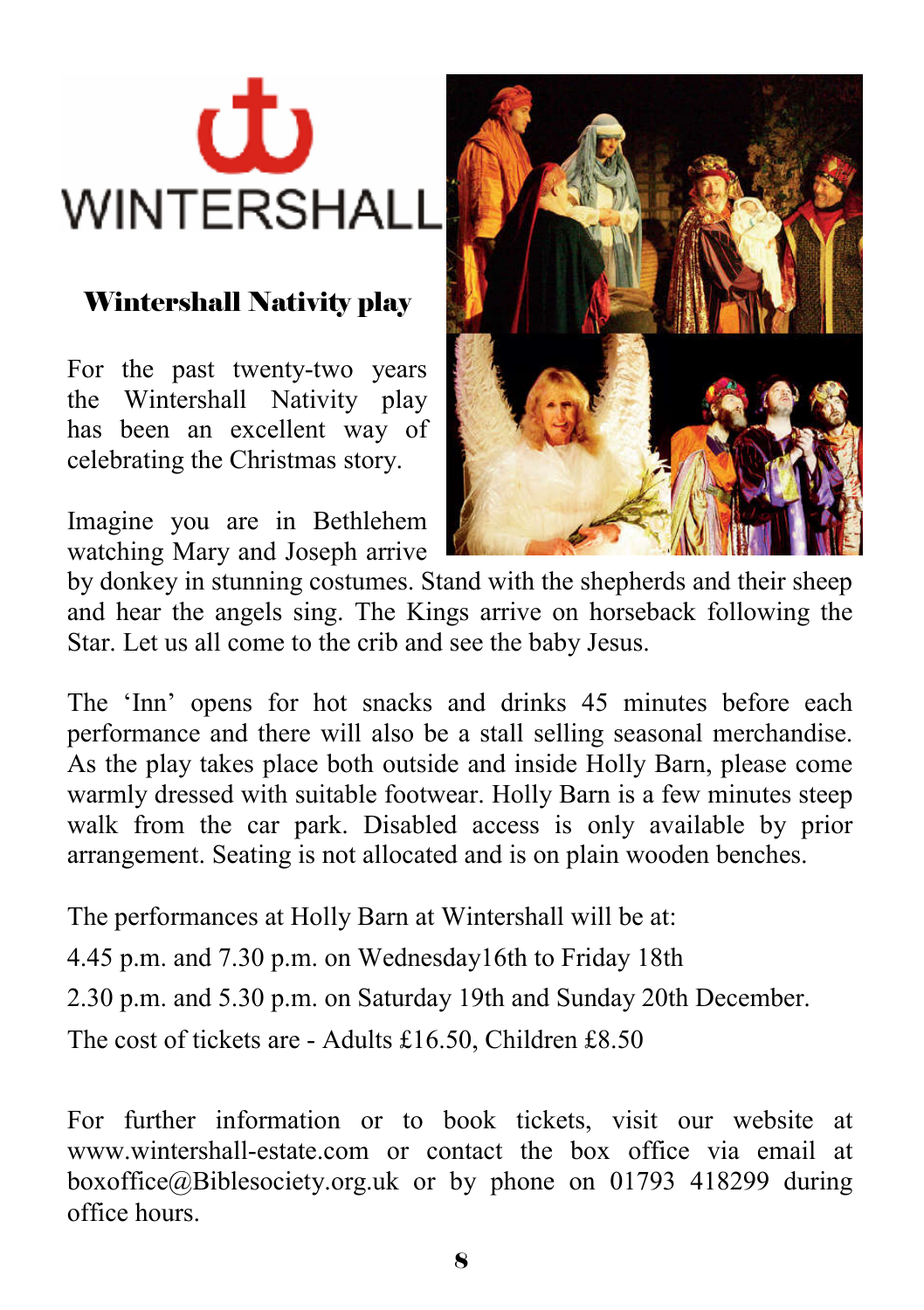# Seven reasons to ban the Lord's Prayer

*by Steven Croft—Bishop of Sheffield*

Britain woke up on  $22<sup>nd</sup>$  November to the news that the Lord's Prayer has been banned from cinemas.



The Church of England has produced a sixty second commercial. The only words are the words of the Lord's Prayer, said by children, the bereaved, people at work and so on. It's a beautiful film, Certificate U. The ad is to promote a new website, Just Pray.uk. The plan was to show the film before Christmas at screenings of the new Star Wars film to help everyone think about prayer and to pray. What could be more simple?

The distributors have declared the Lord's Prayer unsuitable for screening. They believe it carries the risk of upsetting or offending audiences.

Cue indignation from the press, fury from the Archbishop (according to the Mail anyway) debates about free speech, a possible challenge in the courts and a storm on social media.

But wait just a moment. Suppose the cinema chains got this one right?

I disagree with their decision and I disagree with the reasons they have given. I hope it's reversed. I don't believe the film will offend or upset audiences, in the way they mean, and I don't believe it creates a new precedent.

But from the point of view of global corporations and consumer culture, from the perspective of the gods and spirits of the age, there are very good reasons indeed to ban the Lord's Prayer from cinemas and from culture and from public life.

This is a prayer said by billions of people every day in every language on the planet. In every single moment in time, someone is praying these words. They are the first words of prayer we learn as children and the last words we say at the moment of death.

The Lord's Prayer is powerful for a reason. These words shape lives and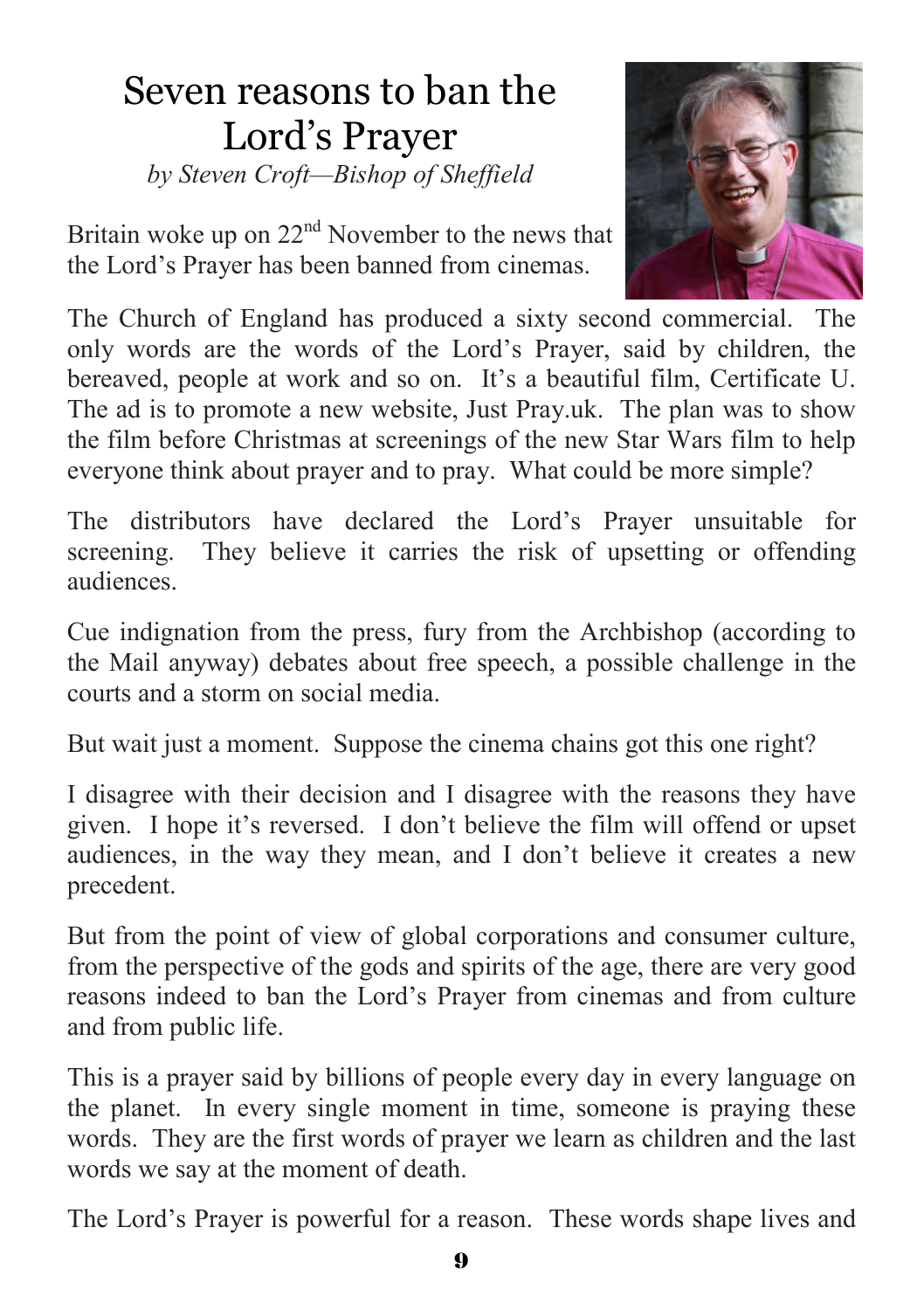families and communities and whole societies.

There are real reasons why the Lord's Prayer has been banned by the demigods of consumer culture, in the boardrooms of the cinema chains. Here are seven, one for every line.

First, this prayer gives to those who pray it an identity and a place in the world and a countercultural community. **"Our Father in heaven,**  hallowed be your name". It opposes the myth that we are random specks of matter floating through space and time. It opposes the myth that our lives do not matter. It opposes the myth of fragmented humanity.

We are created and loved and called into friendship with God who is our father and into community with our fellow human beings who are therefore our sisters and brothers. Only someone who has found this new identity can stand against the advertising culture which night and day seduces us to define who we are by what we spend.

Second this prayer gives us the courage to live in an imperfect world. "**Your kingdom come. Your will be done on earth as it is in heaven".**

The world is not as it was meant to be. It is distorted from its true purpose. But God is at work to redeem and transform this world, to establish his kingdom. The Lord's Prayer invites us not to retreat from the world in fear and pain, to anaesthetise or indulge ourselves. The Lord's Prayer invites us to join the struggle to see justice and peace prevail.

Third, and most powerfully, the Lord's Prayer teaches us to live with just enough. This is the most dangerous reason why it cannot be shown with the adverts at the cinema. It teaches us not to want more. It teaches contentment, the most subversive virtue of them all.

**"Give us this day our daily bread".** This is not a prayer for more. This is a prayer only for what we need. Every other advert in the cinema is there to encourage us to spend money in pursuit of happiness. This one restrains our greed.

Fourth, the Lord's Prayer teaches me to live with my imperfections and the imperfections of others. There is a way to deal with the rubbish in our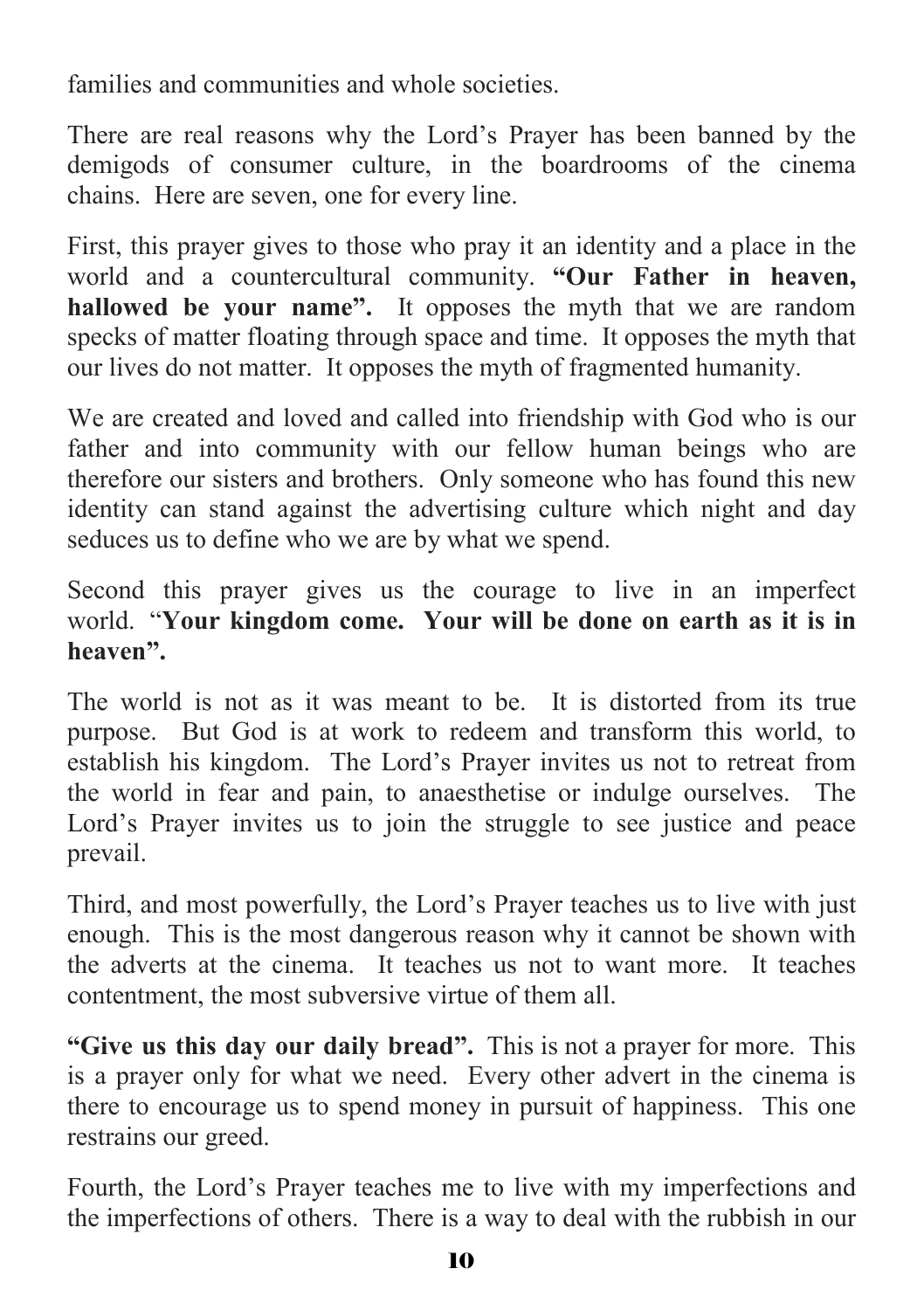#### lives. "**Forgive us our sins".**

Consumer culture holds before us the image of perfection. We cannot be happy until we look like this person, live like that one. Each image is a lie.

The Lord's Prayer acknowledges human imperfection and sin, daily. The Lord's Prayer offers a pathway to forgiveness, daily. The way of forgiveness cannot be bought. It is a gift. Grace. Grace subverts the whole culture of advertising.

Fifth the Lord's Prayer offers a way of reconciliation. "**Forgive us our sins as we forgive those who sin against us".** We are not meant to feud or live in hostility or rivalry. We are meant to forgive and be forgiven, to be reconciled to each other. That reconciliation happens without expensive presents, without going into debt, without credit. People are not made happy by more things, another consumer lie. The greatest happiness comes from relationships. The key to great relationships is reconciliation and forgiveness.

Sixth, the Lord's Prayer builds resilience in the human spirit. When you say this prayer each day you are prepared for the bad days. "**Lead us not into temptation but deliver us from evil."**

When we say this prayer we remind ourselves that we are not living in a Disney fairy tale, a saccharine creation of film makers where every story has a happy ending.

We are living in a real world of cancer and violence and difficulty, where we are tested, where bad things happen for no clear reason. We live in that world confident in God's love and goodness and help even in the midst of the most challenging moments of our lives. Faith is for the deep valleys as much as the green pastures. We may not have the answers but we know that God dwells with us and in us.

And seventh the Lord's Prayer tells us how the story ends, how this life is to be lived and lived well. "**For the kingdom, the power and the glory are yours, now and for ever. Amen".**

The prayer returns as it begins to the praise and glory of the living God. Our hearts return to their origin and source, the one who created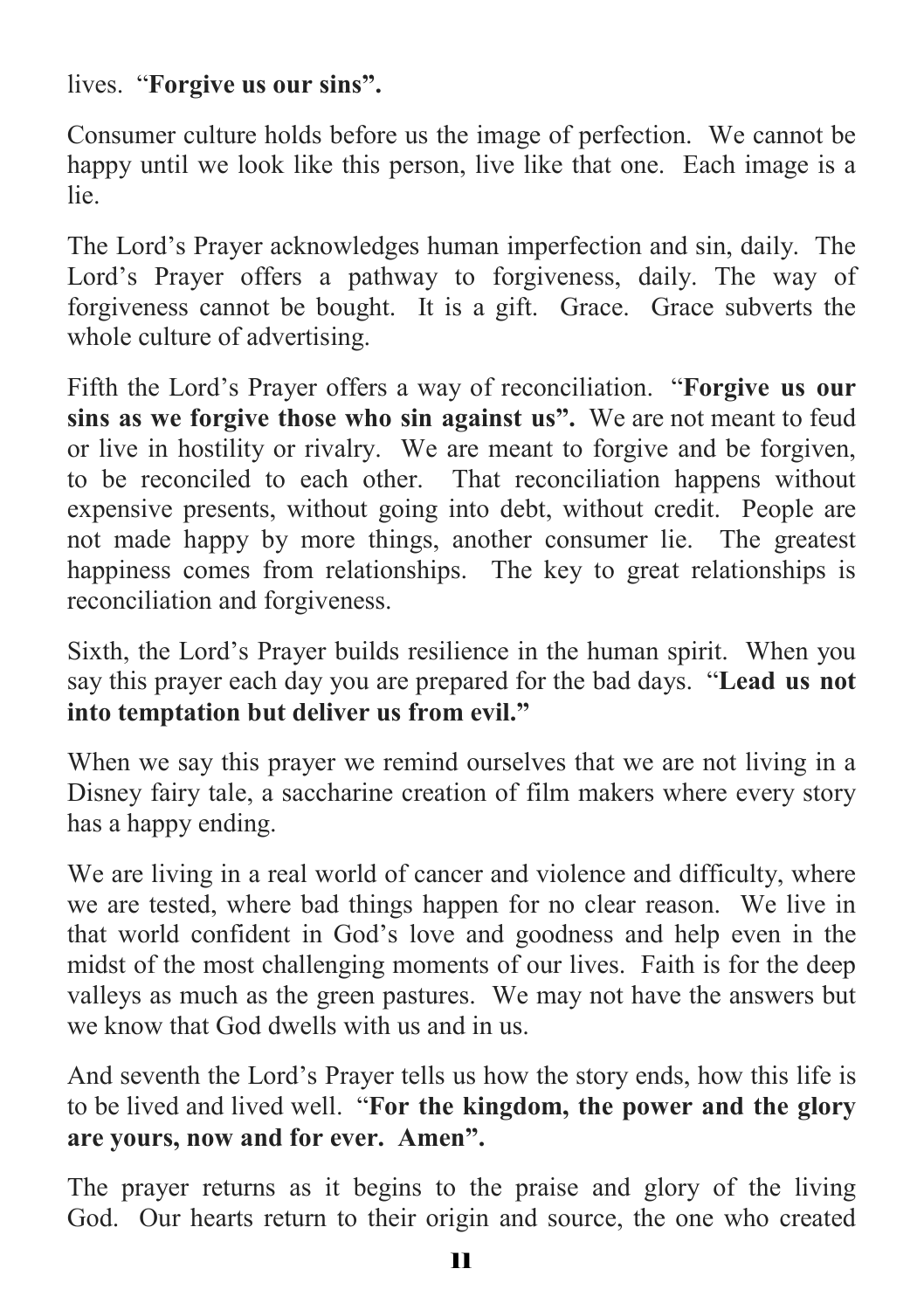us. Life is to be lived to God's praise and glory, not to satisfy our own small desires. We are beings with a higher calling and a greater purpose.

There are only 63 words in the Lord's Prayer. It takes less than a minute to say them.

Yet these words shape our identity, give purpose to our lives, check our greed, remind us of our imperfections, offer a way of reconciliation, build resilience in our spirits and call us to live to the glory of our creator.

No wonder they have been banned in the boardrooms of consumer culture!

—— $< 0 >$ ————

*In previous December/January Newsletters we featured a story from Bill Pollock. He was the Minister in the central, mountainous part of the Island of Mull from 1987 until 2002 and was a good friend of Derek and Mary Heaton. We are delighted to feature another story from his 'Advent Anecdotage - Mishaps of a Minister on Mull'.* 

#### The Hat in the Pillar Box

It was almost bedtime when Bob the Dog and I took our Christmas cards to the pillar box. I don't know which of us first spotted the object lying in the rain in the grocer's car park. I wondered if it was a seriously misguided hedgehog but Bob knew it wasn't animate. I picked it up and realised it was a woolly hat. It was a good hat but what was I to do with it? I couldn't lay it back down - it would soak up oily water all night and then be flattened by a car in the morning. I would normally have handed it into Nan in the Post Office to await a claimant but that would meant my coming back in the morning which I would be reluctant to do. Then I had a brainwave - I'd put the hat in the pillar box. Whoever cleared the box for the early bus would find the hat and leave it in the office for Nan.



So I took the hat and dropped in the pillar box.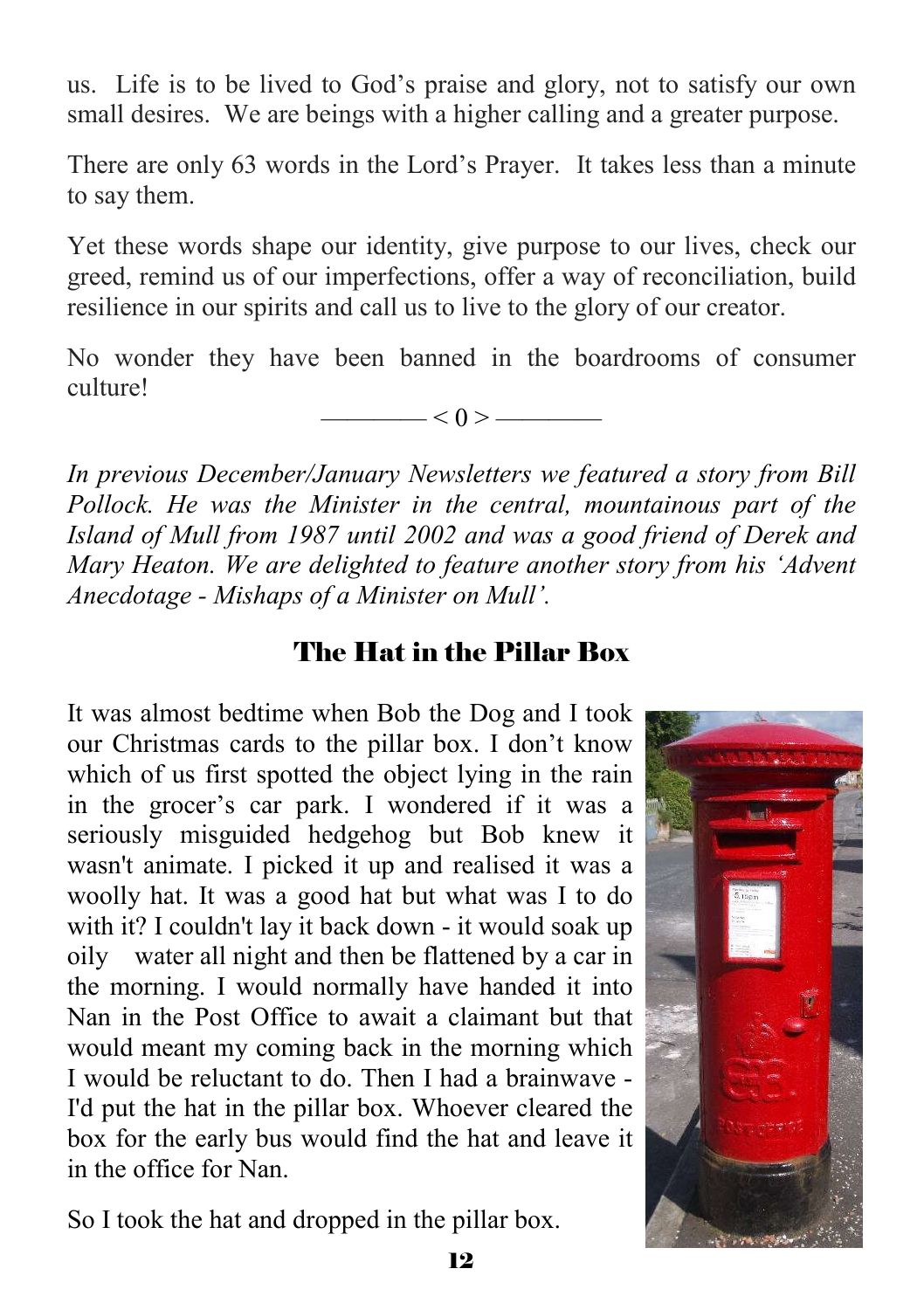It was only after doing so that I thought I saw the consequences. The water from the hat would spend the night gradually sogging down through the Christmas mail. Firstly the ink would run and addresses would become illegible. Then the envelopes would soften and gradually disintegrate. The Christmas mail would soon be undeliverable. I simply had to retrieve the hat.

I returned to the pillar box and put my hand in through the slot. I groped around and felt nothing - so I pushed and twisted and got my forearm in, right up to the elbow - but still nothing. I was making my final heaves to get fully in when I realised I was stuck - stuck in the pouring rain in the middle of Salen with most of my arm inside the pillar box. What if people came along? They certainly wouldn't be able to post their letters, for I was in the slot. And what would they think I was doing? Interfering with Her Majesty's mail? They might send for the constable to take me to the cell - but he couldn't simply drag me off for I was anchored to this great red box.

Maybe the council squad would have to come with their lorry to dig the box up and take it to the blacksmith (with me still attached). And what would he do? I was starting to imagine him wielding serious saws and very hot flames like a failed circus act … when I realised I had come free.

But my original problem wasn't solved—the hat was still in the box, sogging through the mail.

Bedtime or not, I saw no option but to go to Nan's house, make a din to rouse her and ask her to go round in the rain and open the pillar box. She went: but I don't think she was glad. And do you know what? The hat had not harmed the mail.

There may be lessons in this tale for us all - we might even read this as an allegory. How about this:

When we find ourselves holding a problem which we really don't want, lets not rush to get rid of it in the mail that night - for it may ruin things. Let's find the time and the courage to resolve it face to face the next day and avoid a mess relationship or mess.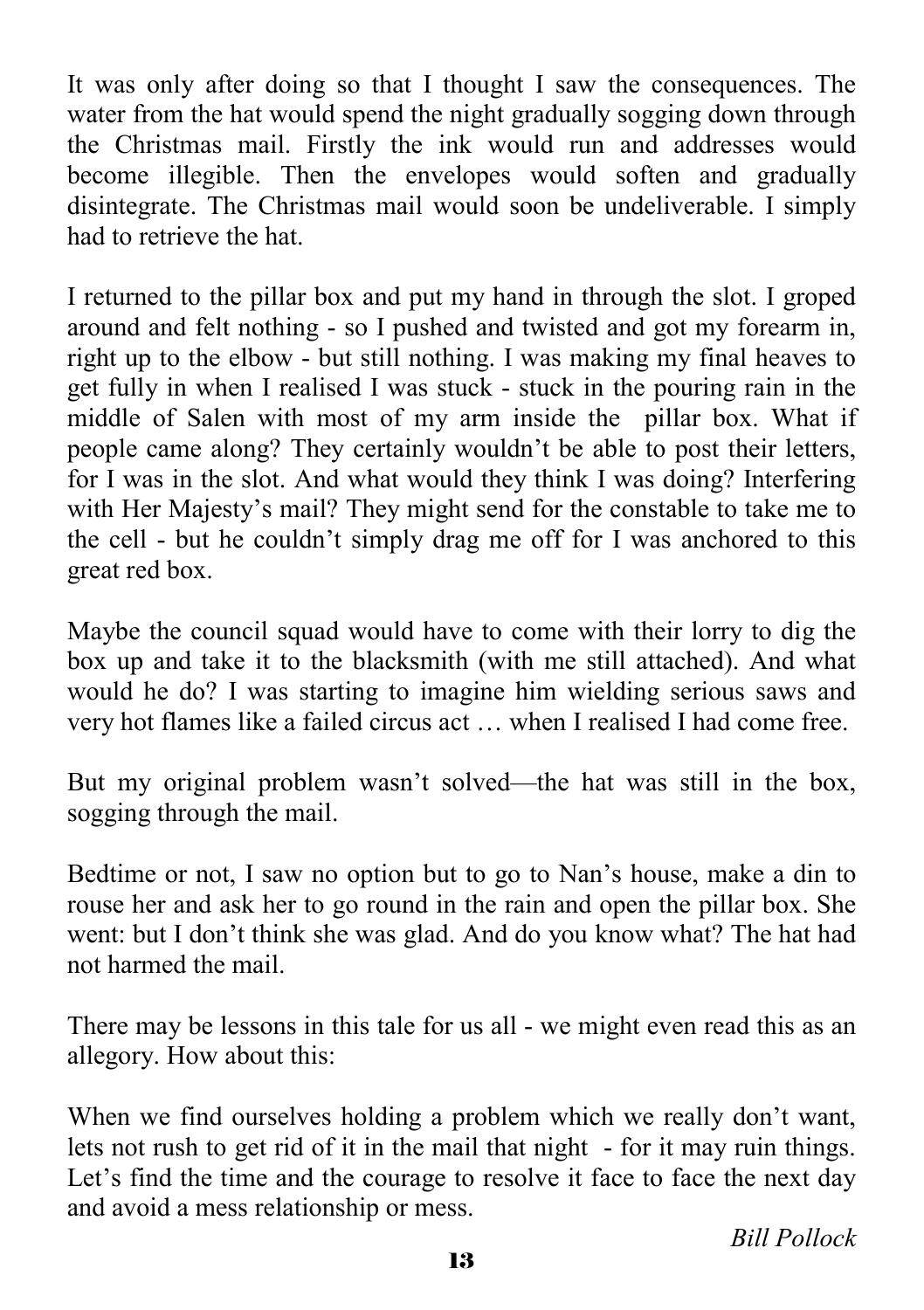

#### St Raphael's 'Seven Days of Cake'

On 11th November the 1st Merton Park Rainbows supported the St Raphael's 'Seven

Days of Cake' campaign by icing cakes and gingerbread men. We managed to raise £80 from our cake sale when we sold the cakes we had decorated during the meeting - a somewhat messy meeting but great fun!



*Geraldine Ellis*

# $-< 0 > -$ The Good Shepherd

We learn in church stories of shepherds, in their caring and doing good work. We have many good shepherds in our congregation. But did you know we have one special one? The big difference is he is authorised to lead real four legged sheep over London Bridge in the City of London.

He, along with another, was thanked in one of the recent Newsletters for the work they do around our church premises other than normal Sunday duties, such as the Big Clean Up—by getting rid of rubbish left by others.

This shepherd, in his working days, finished up as the Director in charge of London's famous Black Cabs. In his early days they came under the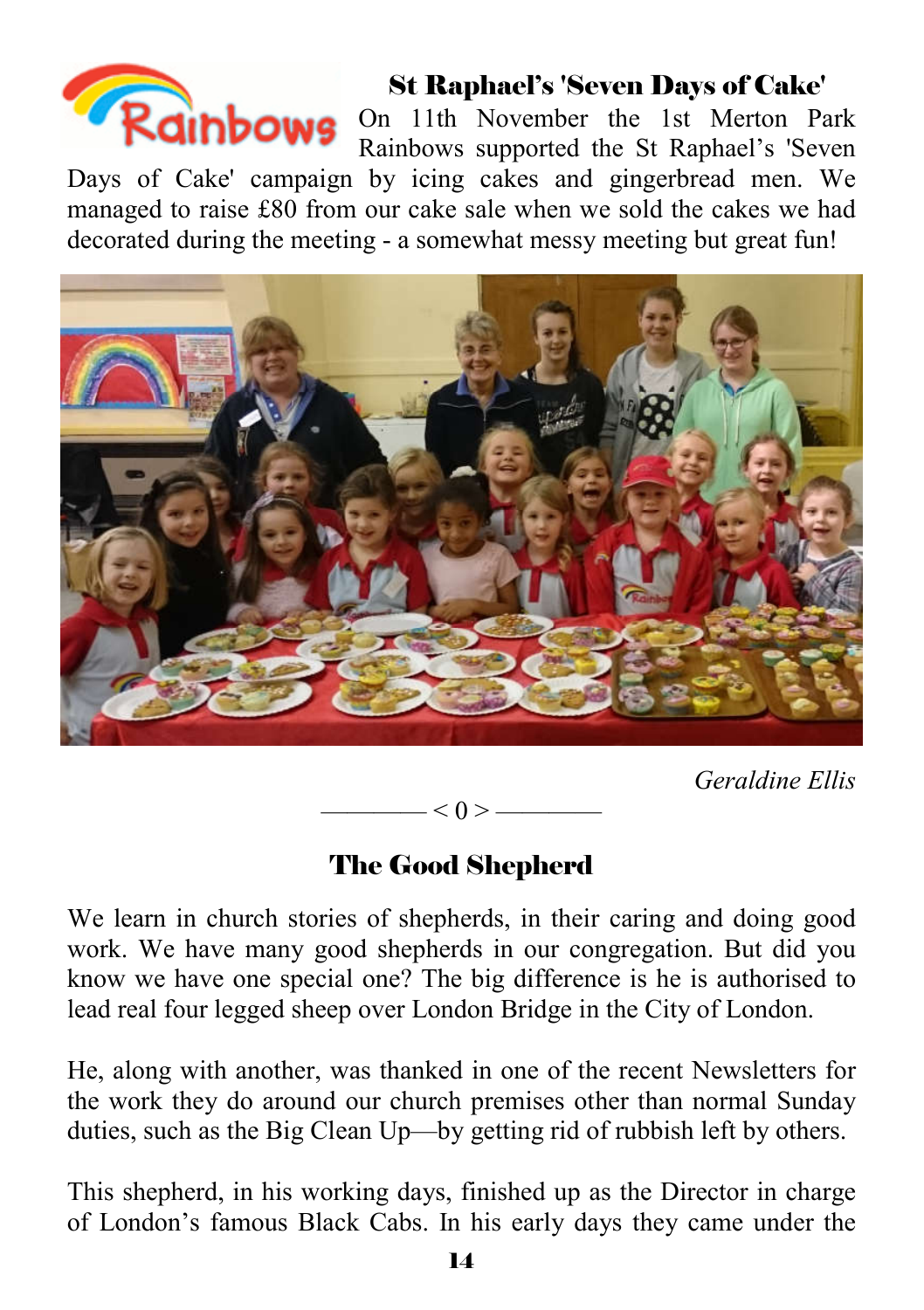Metropolitan Police Authority, but he saw and was involved in the change from Police Authorisation to there own Black Cab Company.

What made him a good shepherd was the care he gave to his flock; he was well respected by the Black Cab drivers. One of his loves was the



charitable work Cabbies did for poor and disabled children throughout the year. A great excitement was to travel with the cabs bedecked with flags, balloons and streamers, all carrying excited youngsters and being escorted by Police Motorcycles with their flashing lights, to one of our Channel ports. Crossing the Channel to the

French side to be met and then escorted by French Gendarmes to Disneyland Paris for the day.

Because of his love for this charity work and the drivers respect for him, the Cabbies Livery Company put him forward to receive the freedom of the City of London. Around August this year our good shepherd received this honour.



Congratulations, Roy Ellis, on this great achievement for 'herding' your cabs so wonderfully and giving pleasure to hundreds of youngsters each year.

I expect we all would love to see you herding 5 or 6 real sheep over London Bridge, but perhaps it may be easier just

to do that kind extra work that you do for our and your church flock.

—— $< 0 >$ —

*Derek Heaton*

#### Street Pastors

Congratulations to Tony Loft on completion of his Street pastor training. He is now a fully accredited Street Pastor.



There will be a Street Pastor team, including Tony, patrolling the streets of Wimbledon and Mitcham over the next few weeks. Please pray for them.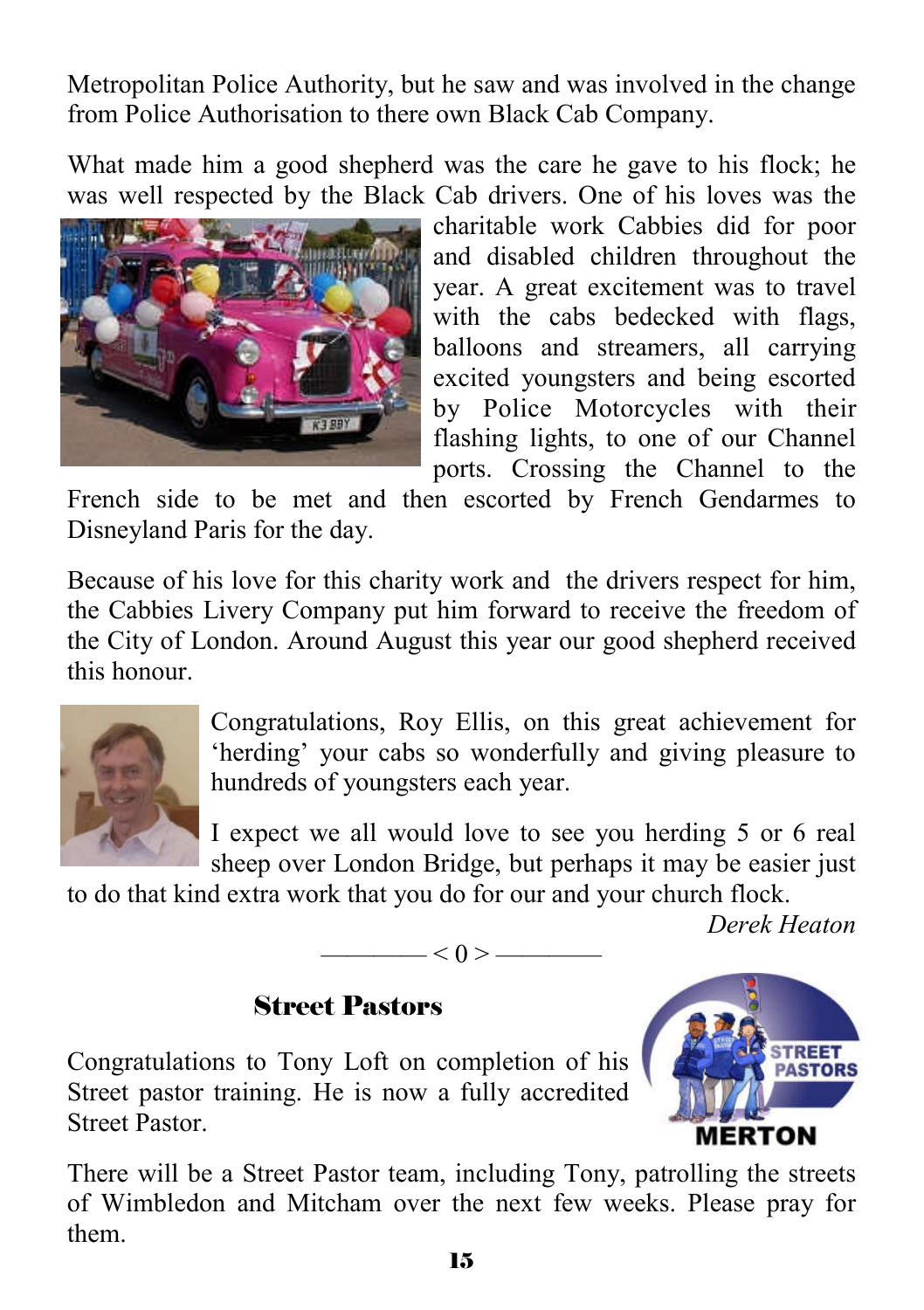# Churches Together in Merton Park November Update

Members of the Churches Together in Merton Park meet as a committee four times throughout the past year.

The main events of the past year have been:

#### **Autumn Event -**

The Autumn event focused on the Christian CARE Annual General meeting which took place on the 11th November at Morden Baptist Church. Following the business session there was an in-house presentation by volunteers and former clients of Christian CARE on the theme "Home, sweet home?". Director of Commonside Community Development Trust Naomi Martin spoke about the lack of suitable housing in Merton to meet the demands. She answered many questions from those present.

#### **Week of Prayer for Christian Unity** (18-25th January)

This year's Unity Service was held later in the year on the 10th May, 4pm at St John's Fisher Church. Canon O'Toole, the Roman Catholic Ecumenical officer spoke on the theme 'The Well is Deep' . During the service there was a generous offering for the work of Christian Aid at the start of Christian Aid week.

#### **The Seder meal, 2016**

The proposed date for the Lent Seder meal is between 1st and 17th March 2016 led by a member of the Synagogue in Richmond. It will be a symbolic meal and probable venue will be at Martin Way Methodist Church

#### **Easter Sunrise Service**

It has been a tradition since 2005 to celebrate Easter with a Sunrise service on Cannon Hill common. Despite the cold weather the small group met at 6 30am on 5th April to celebrate the start of Easter Day, and give thanks for the most important Christian event. Rev Keith Mitchell from Merton Park Baptist Church shared communion and an Easter message.

#### **Christmas Leaflets**

As in previous years the CTiMP have produced leaflets with a Christmas message and including a list of Christmas services held in each church. The leaflets will be distributed to about 8,000 homes in Merton Park. The committee are extremely grateful to the many volunteers from each church who have given of their time to distribute these in the past.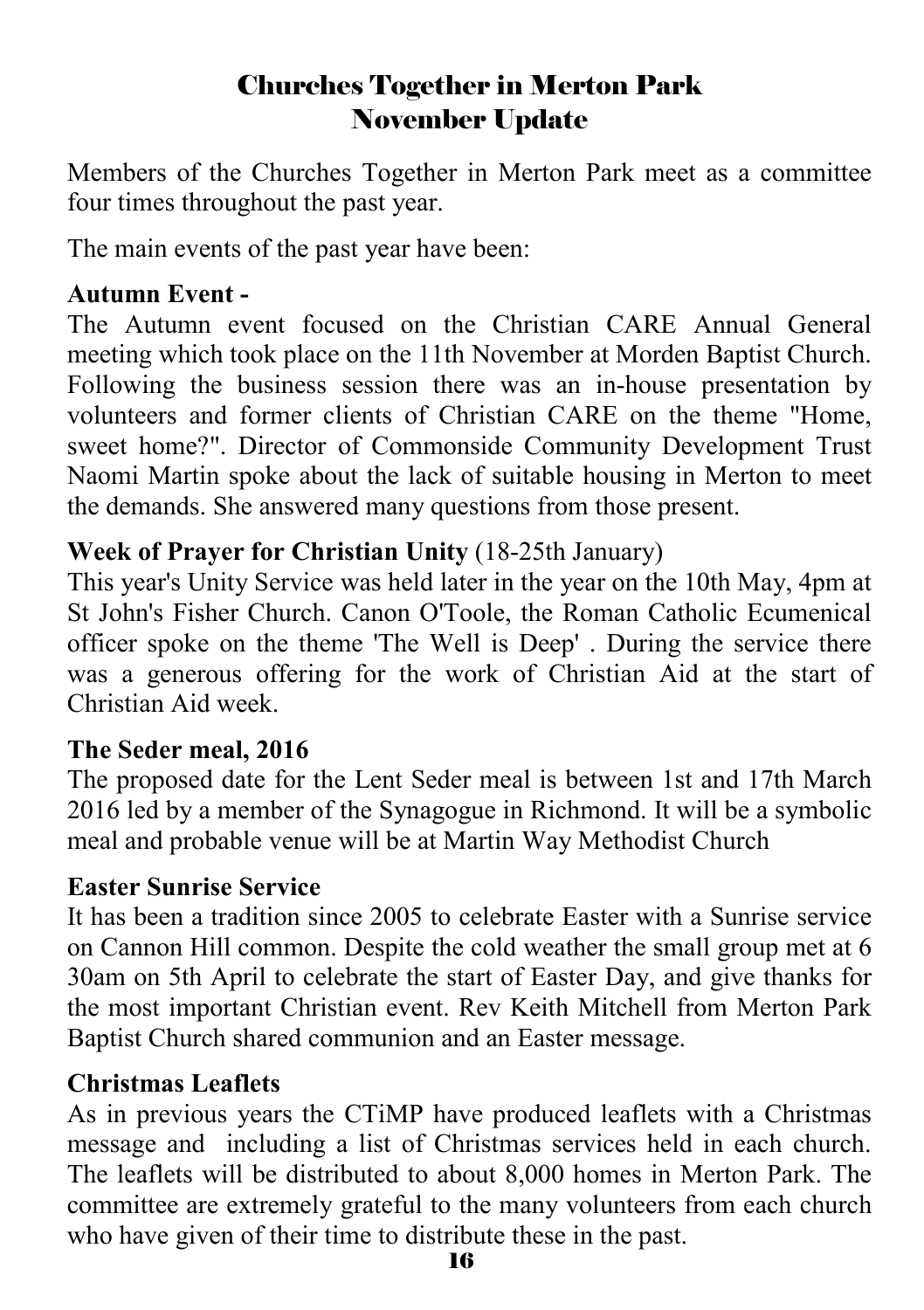#### **Christian CARE**

Christian CARE have had a very busy year with more referrals made than in previous years. Gillian gives an updated report to the committee at each meeting. 'Housing for Women' is now managing the 'Refuge in Merton' and is looking to Christian CARE for short-term support as new families arrive without benefits and have to settle into an unfamiliar area. More volunteers are needed to meet the demand especially families in crisis. A family support organiser is still required and someone to coordinate and organise the camps. The furniture project and the distribution of baby and children's clothing have been exceptionally busy. One family had a wonderful holiday in Butlins and over 26 children went to Falcon camps this summer. The churches represented all made significant donations of foods during the year which has been greatly appreciated.

#### **Future plans and dates for your diaries:**

Taize Autumn meetings; Monday 14 December, shared Advent meal at 22 Aylward Road, Spring dates; 11 January, 8 February and 21 March 2016 at St John Fisher RC Church 8pm

Rev. Canon Dr Jim Rosenthal will be licensed as the new Priest in Charge at St James' Church, Merton on January 6th 2016 (Feast of the Epithany) at 8pm. There will be a reception to follow and all are welcomed.

Christian CARE New Year Party will be held on the 30th January 2016 at Martin Way Methodist Church

Week of Prayer for Christian Unity service will be held at St James' Church. Date to be confirmed.

The Women's World Day of Prayer services on Friday 4th March 2016 will be held at Merton Park Baptist Church, Botsford Road at 11am and the evening service at Holy Trinity, Wimbledon Broadway at 8pm

Easter Sunrise service 27th March 2016 at Cannon Hill Common

The next meeting of CTiMP is on Thursday 19th November 2014 and 7th January 2016 at 104 Grand Drive, SW20 at 8pm.

Martin Way Methodist church do not have a Churches Together representative at present. Please prayerfully consider if this worthwhile role is for you.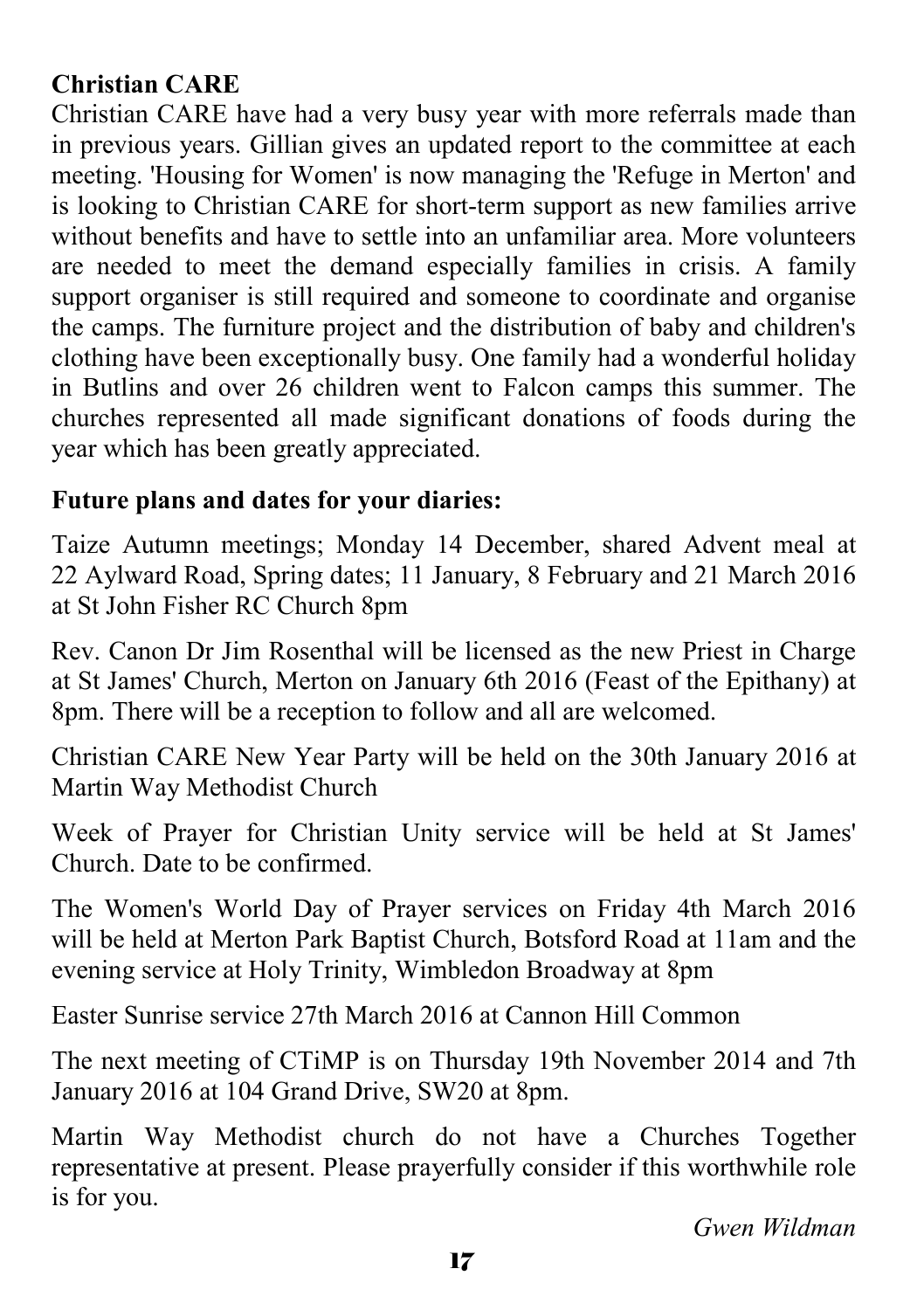

**BACK AFTER OVERWHELMING POPULAR DEMAND! NEW AND IMPROVED!** Theatre503 present a Sleeping Trees production of Cinderella and the Beanstalk

**The Three Man Family Pantomime**

**25 November - 2 January £15/£12 (Pay What You Can on Sundays at 7pm)**

**Family Offer**. We want to make you and your family feel extra special this Christmas. See *Cinderella and Beanstalk as a group of 2 Adults and 2 Children for just £40.*

Suitable for ages 6+ (babes in arms under 24 months also welcome)

#### **Cinderella and the Beanstalk A festive treat for those who like their Christmas pantos with a twist!**

Josh, John and James (Smith) have written a pantomime. It's a riotous adventure with a whole host of exciting characters. They have fashioned the props, hired the costumes, booked the venue and rigged the lights; the stage is set. But on arriving at the theatre they realise they have forgotten one vital component: a cast.

A glorious cocktail of your favourite pantomimes! Follow Cinderella on a perilous adventure as the scheming Rumple Stiltskin blackmails the would-be princess into retrieving the coveted golden eggs from the top of the beanstalk.

Cinderella must complete her quest in order to recover her glass slipper, but with Prince Charming, the Fairy Godmother and Jack's pregnant cow all doing their best to get in the way, these delicious, oversized eggs may not be so easily sought out…

Join these three performers as they recreate every character you'd expect to find in a Pantomime, as well as some you might not… whilst still doing their best to sing, dance and fight their way through ninety minutes of panto pandemonium.

For more information speak to Karen Smith or visit Theatre503 website at www.theatre503.com where you can also book tickets.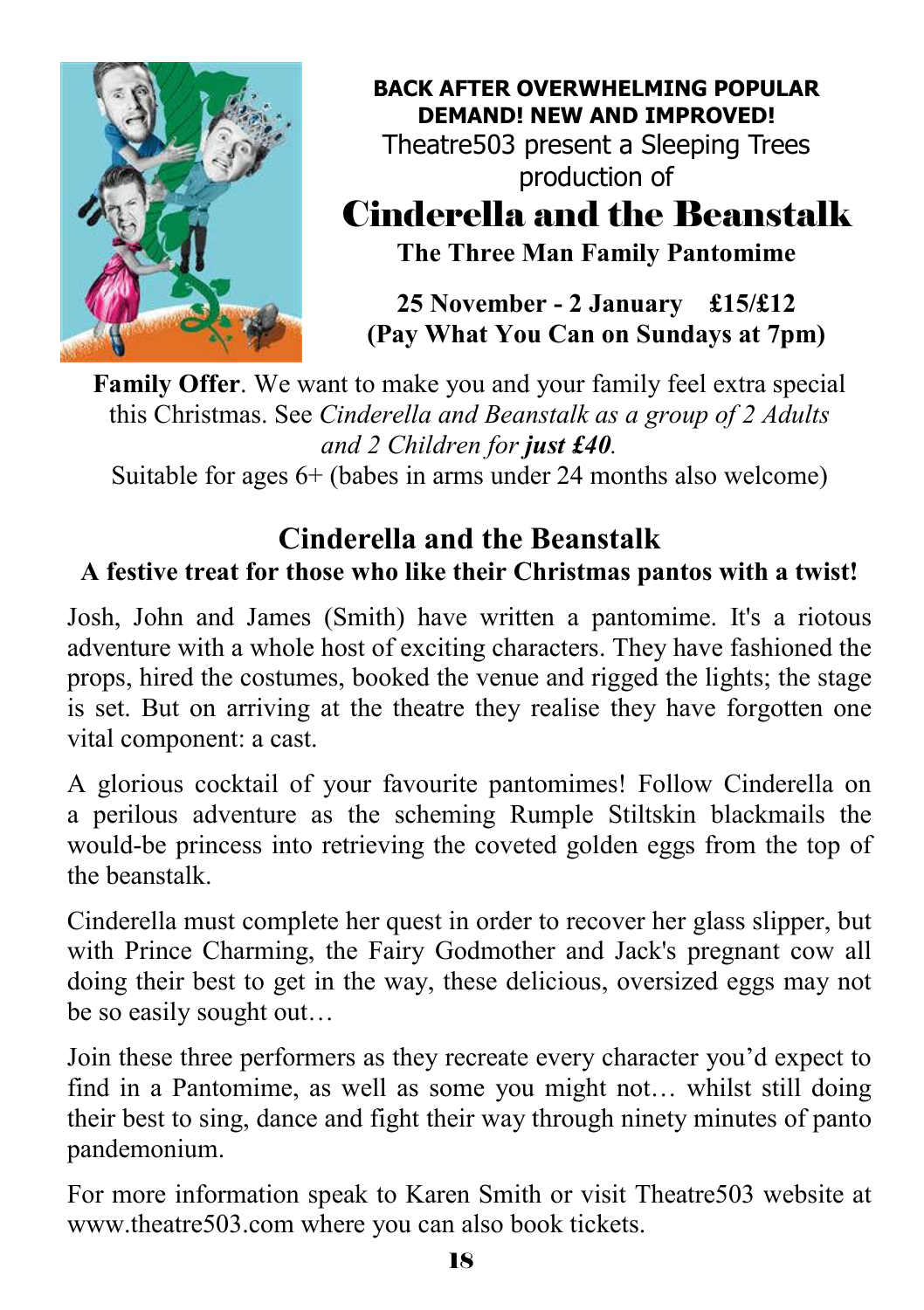#### Extreme Teenager

 *Taken from: Extreme devotion, the voice of the martyrs from the co-authors of Jesus freaks. Serious followers of Jesus pay a price, and extreme followers often pay the ultimate price. Each story is true.*

#### **PAKISTAN : TARA**

Tara was a seventh grader in Pakistan when she secretly enrolled in a Bible correspondence course to learn more about God. Her strict Muslim family would never answer her questions about Jesus, and she was determined to find out the truth on her own.

 But when her parents found her in her room reading Christian books, they became enraged. In November of 1992, they beat her so severely that she lay unconscious in a room for almost a week. She believes an angel finally woke her and helped her to get to a hospital.

 Tara continued to grow in faith and in 1995 was secretly baptised. Then her parents arranged for her to be married to a Muslim man. When Tara refused to comply, she was again beaten. She was also made to stand for several days without sleep. During this time, Tara had three visions in which she heard a voice telling her, "I am with you, I am your Father."

 After more beatings, she fell into a coma. She woke after three days and found herself in a pool of blood. She again heard the same encouraging voice saying, " I am your Father, I will protect you."

 Tara was able to escape and today lives in a safe house in another country where she serves the Lord full-time with the promise of God's protection.

*Is Christianity a losing proposition? Those in restricted nations know what it is like to lose because of their faith in Christ. They know how they can lose their families in a number of ways. A Muslim family might completely reject converted family members as infidels. They are outcasts. A Christian family fares no better, though under different terms. Extremists wipe out entire Christian families because of their faith. The loss is horrendous. However, we have Christ's promise. Whatever we may lose for his sake will be recouped one hundred times over in our eternal life in heaven. It is not a gamble. It is a calculated risk based on the infallible word of God. Either you trust it, or you do not.*

"And everyone who has left houses or brothers or sisters or father or mother or children or fields for my sake will receive a hundred times as much and will inherit eternal life." (Matthew 19:29)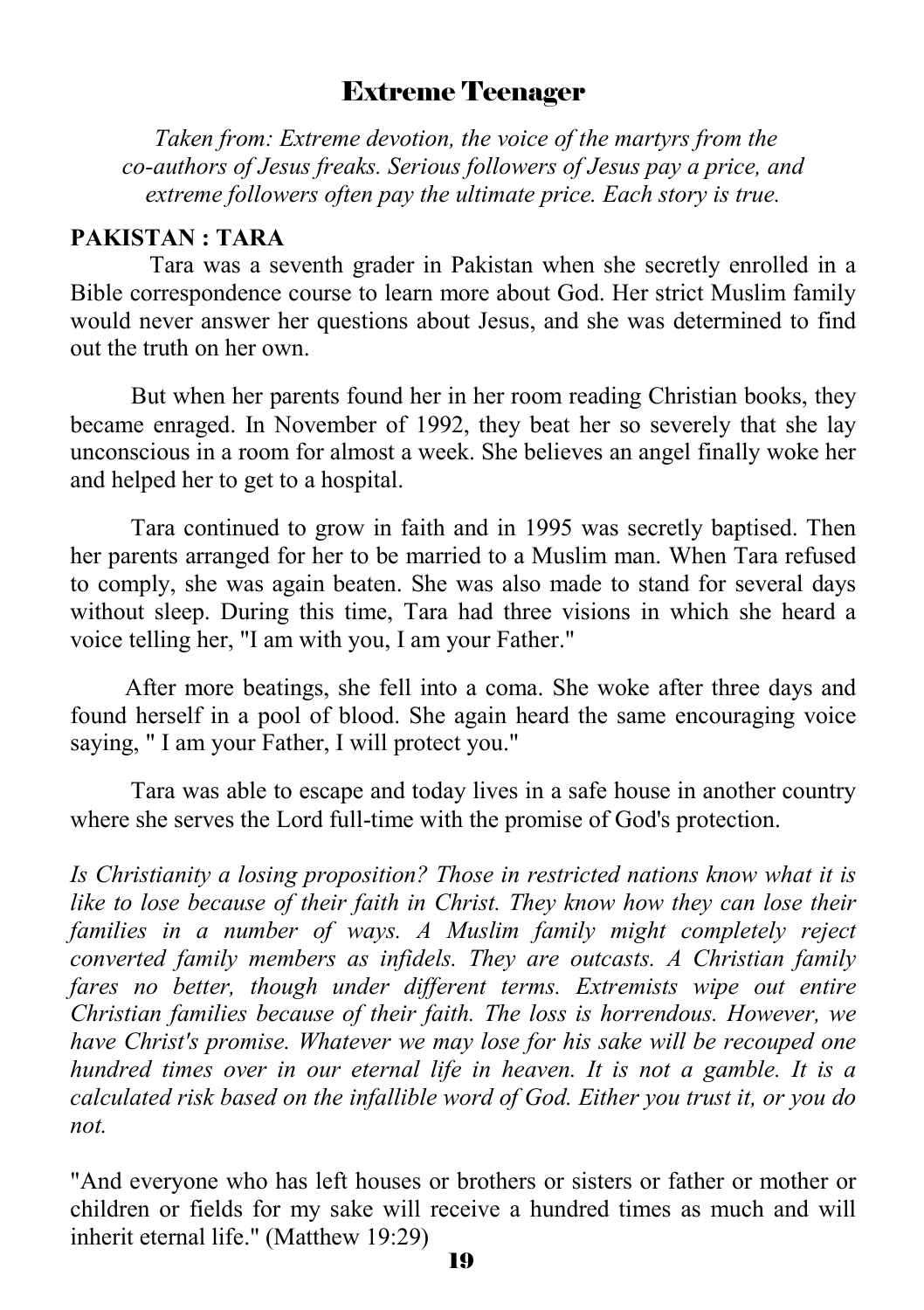# CHRISTMAS BOOK REVIEWS from RE:FRESH BOOKS

*These books are available from Re:fresh books & Christian Resources, 23 The Broadway, Tolworth, Surbiton KT6 7DJ or online at http://www.eden.co.uk/clc/*



# *The One True Light* by Tim Chester 96pages, paperback, RRP £4.99

We may be familiar with the baby in the manger, but have you met the Word who was in the beginning with God? Join Tim Chester as he guides us through the opening verses of the Gospel of John, and enjoy a Christmas infused with new meaning and light. With ideas for reflection, prayer and application, these short, meditative

readings in the busyness of the run up to Christmas Day.

#### *The Case for Christmas* by Lee Strobel 96 pages, paperback, RRP £1.99

Who was in the manger that first Christmas morning? Some say he would become a great moral leader. Others, a social critic. Still others view Jesus as a profound philosopher, a rabbi, a feminist, a prophet, and more. Many are convinced he was the divine Son of God. Consulting experts on the Bible, archaeology, and messianic prophecy, award-winning legal journalist Lee Strobel searches out the true identity of the child in the manger





# *Bake through the Bible at Christmas*

by Susie Bentley-Taylor and Bekah Moore 48 pages, hardback, RRP £6.99

Bake through the Bible at Christmas helps parents to explore the Christmas story with their child while having lots of fun cooking. This book contains 12 Bible stories, told in a simple, engaging style, that take a child through the events of the first Christmas. Each story is supported by a cooking activity.

#### *Tidings of Comfort and Joy* by Pam Rhodes 256 pages, hardback, RRP £14.99

Pam Rhodes is best known as the familiar face of the BBC's Songs of Praise, and here she brings together her personal selection of carols, poems, Bible readings and other inspirational passages from a wide range of sources with excerpts from Gervase Phinn's memoirs and funny poems by modern writers.

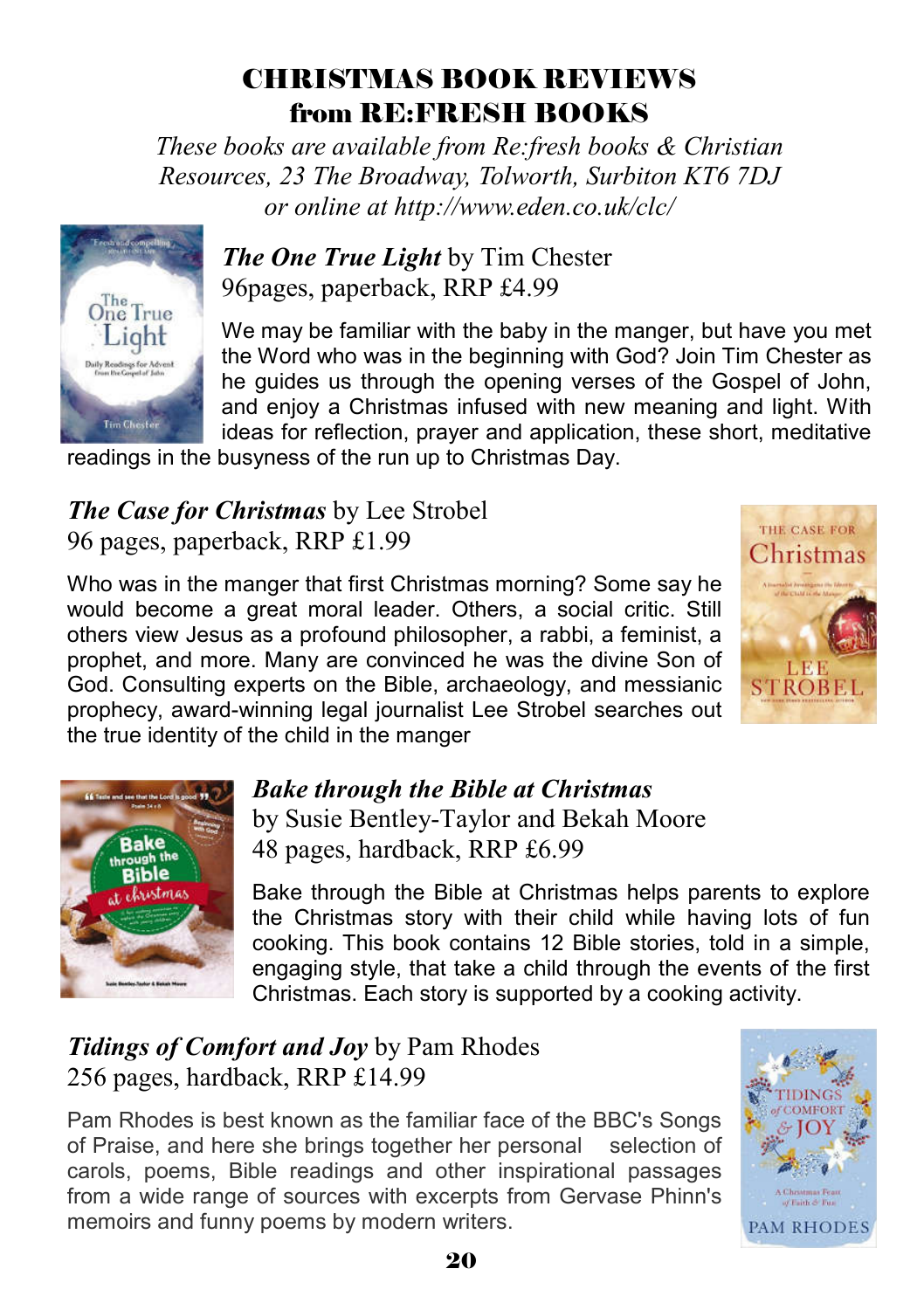# ...... AND SOME FOR THE CHILDREN

#### *The First Christmas*

by Lois Rock 16 pages, paperback, RRP £1.00 (suitable for Children aged 3-5)

The First Christmas is an extremely popular mini storybook. The book follows the Christmas narrative found in Matthew with accuracy using simple language and colourful, inviting illustrations.





#### *Follow the Star*

by Jesslyn DeBoer 12 pages, board book, RRP £1.99 (suitable for Children aged 2-5)

Travel with the wise men in this stand up book that is also a palace. Clear, strong pictures with interactive 'peek windows' help children remember the stories and help grown-ups voice the story even for the youngest (2

years up). Simple words and sentences support those early 'read for myself years' of 4 and 5.

#### *Jotham's Journey*

by Arnold Ytreeide 167 pages, paperback, RRP £9.99 (suitable for Children aged 8-13)

An exciting story for the advent season, readers follow ten-year-old Jotham across Israel as he searches for his family. Though he faces thieves, robbers, and kidnappers, Jotham also encounters the wise men, shepherds,



and innkeepers until at last he finds his way to the Saviour born in Bethlehem.



*Christmas Activity Fun Book* by Tim Dowley 64 pages, paperback, RRP £1.99 (suitable for Children aged 5-11)

The Christmas Activity Fun Book is full of engaging and exciting activities. Inside you'll find mind puzzles, fun pictures, dot-to-dots, hidden objects

and colouring pages all inspired by the Christmas story.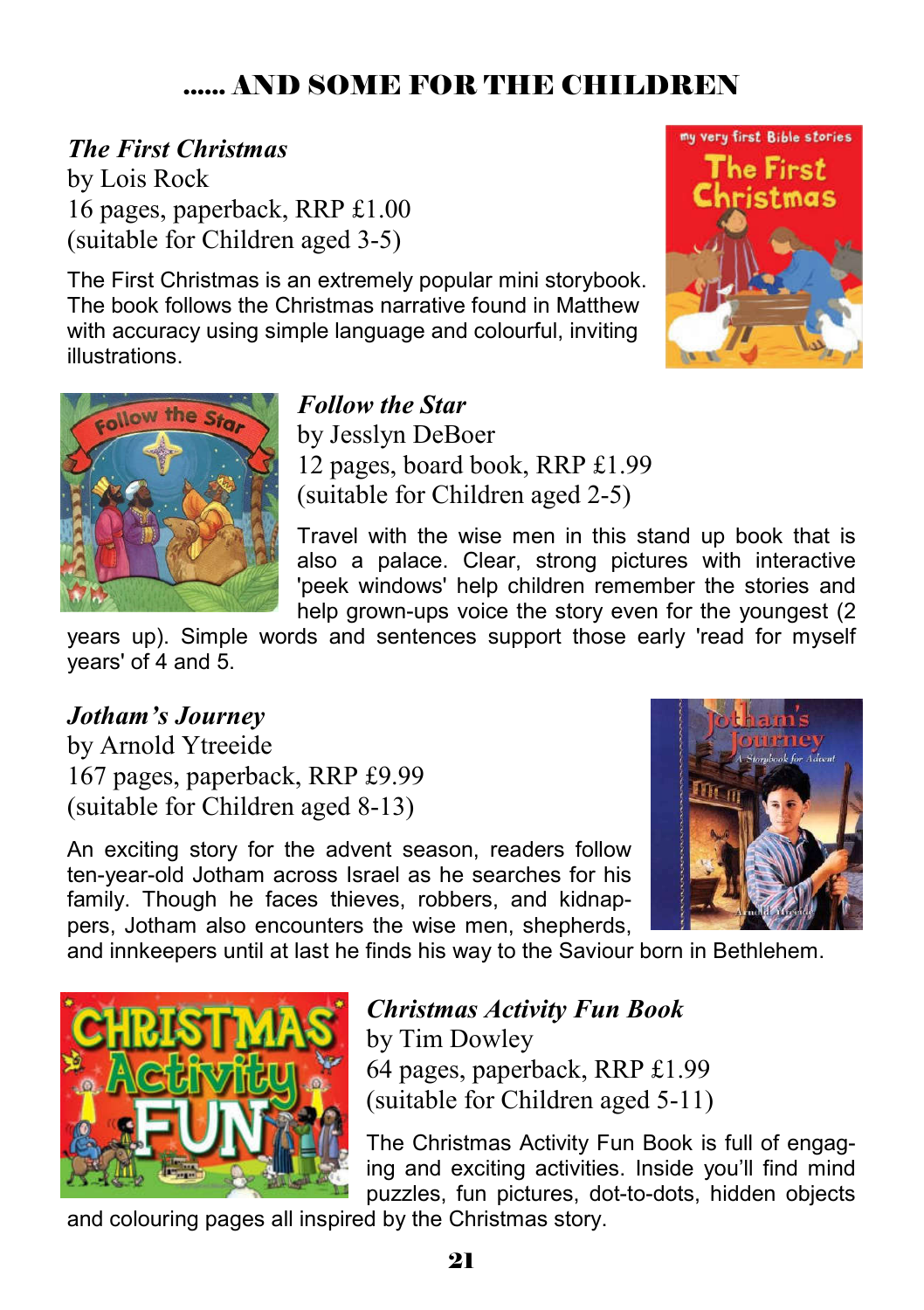# **CHURCH** DIARY



| Tue      | $\mathbf{1}$ | $10.30$ am-noon    | Coffee and Chat                                                                |
|----------|--------------|--------------------|--------------------------------------------------------------------------------|
|          |              | 8.00pm             | Time for Prayer                                                                |
| Sun      | 6            | 10.30am            | Morning Service led by David Eagle                                             |
|          |              | 6.30pm             | Communion Service led by Rev Paul Timmis                                       |
| Tue      | 8            | $10.30$ am-noon    | Coffee and Chat                                                                |
|          |              | 8.00pm             | Time for Prayer                                                                |
| Fri      | 11           | 12.30pm            | Luncheon Club                                                                  |
| Sun      | 13           | 10.30am            | Gift Service led by Rev Paul Timmis                                            |
| Tue      | 15           | $10.30$ am-noon    | Coffee and Chat                                                                |
|          |              | 7.00 <sub>pm</sub> | Men's Supper Club - Member's Evening                                           |
|          |              | 8.00pm             | Time for Prayer                                                                |
| Fri      | 18           | 5.00pm             | Carol Singing for Action for Children at<br>Morden Underground Station         |
| Sun $20$ |              | 10.30am            | Nativity, Café Service and Parade led by<br><b>Rev Paul Timmis</b>             |
|          |              | 6.30pm             | Carols with SIGMA                                                              |
| Mon 21   |              | 5.00pm             | Carol Singing for Action for Children at<br>Morden Underground Station         |
| Thu 24   |              | 5.30pm             | Christingle Service led by Rev Paul Timmis                                     |
|          |              | 11.30pm            | Midnight Communion at Martin Way including<br>Communion led by Rev Paul Timmis |
| Fri      | 25           | 10.30am            | Christmas Day Service led by Rev Paul Timmis                                   |
| Sun $27$ |              | 10.30am            | <b>Morning Service</b>                                                         |

*Please refer to the Website (www.martinway.org.uk) or Weekly Notice Sheet for any additional information*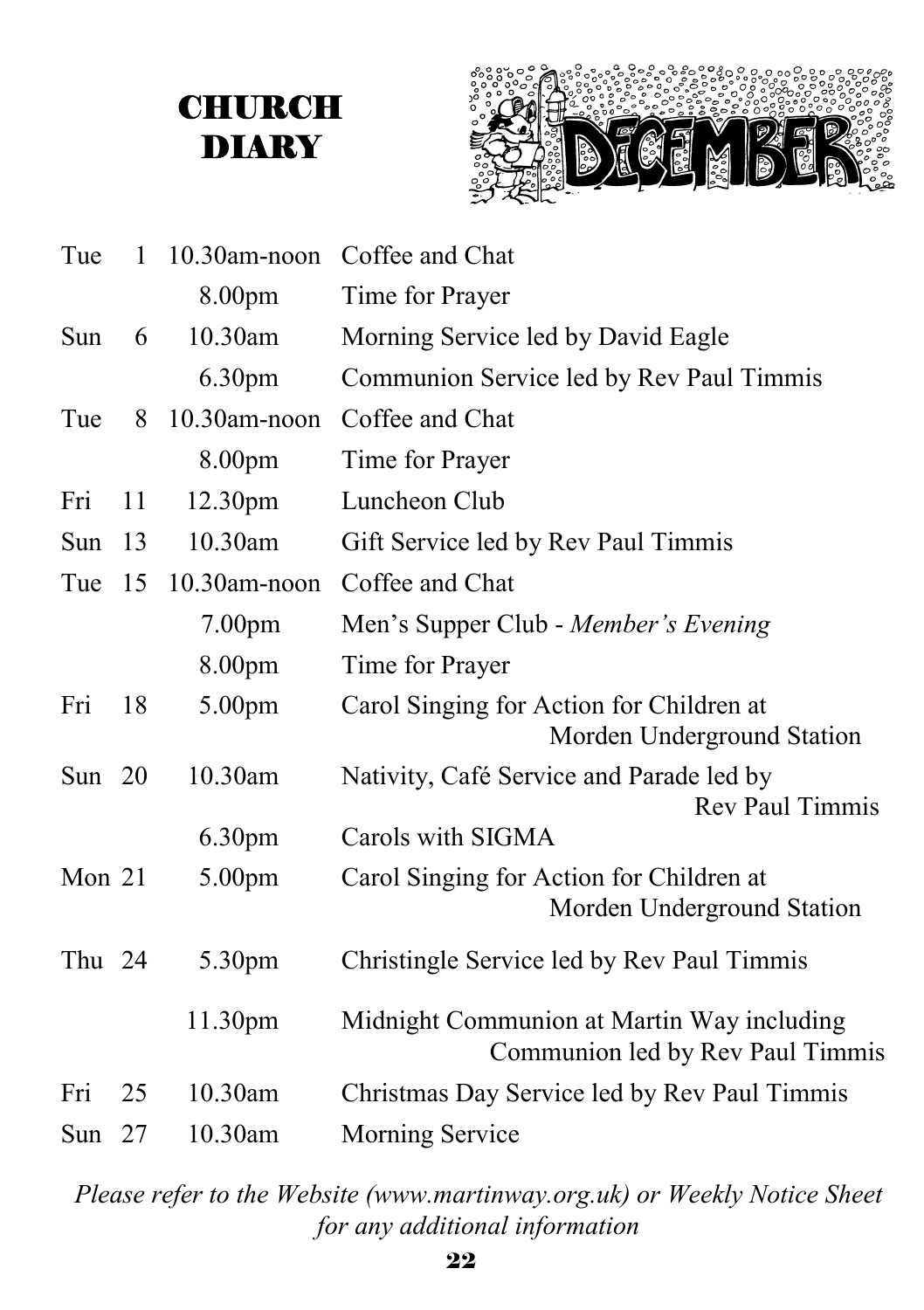

**CHURCH DIARY** 



| Sun      | 3  | 10.30am                  | Morning Service led by David Eagle                                          |
|----------|----|--------------------------|-----------------------------------------------------------------------------|
| Fri      | 8  | 12.30pm                  | Luncheon Club                                                               |
| Sun      | 10 | 10.30am                  | Covenant Service with Holy Communion led by<br><b>Rev Paul Timmis</b>       |
| Tue      |    | $12 \quad 10.30$ am-noon | Coffee and Chat                                                             |
|          |    | 8.00pm                   | Time for Prayer                                                             |
|          |    | 8.00 <sub>pm</sub>       | Leadership Meeting                                                          |
| Sat      | 16 | 10.30am                  | Big Brunch                                                                  |
| Sun      | 17 | 10.30am                  | Communion Service led by Rev Chris Morley                                   |
| Tues 19  |    | $10.30$ am-noon          | Coffee and Chat                                                             |
|          |    | 7.30 <sub>pm</sub>       | Men's Supper Club - New Year Social - Music<br>with Colin Smith and friends |
|          |    | 8.00pm                   | Time for Prayer                                                             |
| Fri      | 22 | 12.30pm                  | Luncheon Club                                                               |
| Sun $24$ |    | 10.30am                  | Morning Service led by Tony Loft                                            |
|          |    | 6.30 <sub>pm</sub>       | Communion Service led by Rev Paul Timmis                                    |
| Tue $26$ |    | $10.30$ am-noon          | Coffee and Chat                                                             |
|          |    | 8.00pm                   | Time for Prayer                                                             |
| Sun $31$ |    | 10.30am                  | Café Worship led by Rev Paul Timmis                                         |